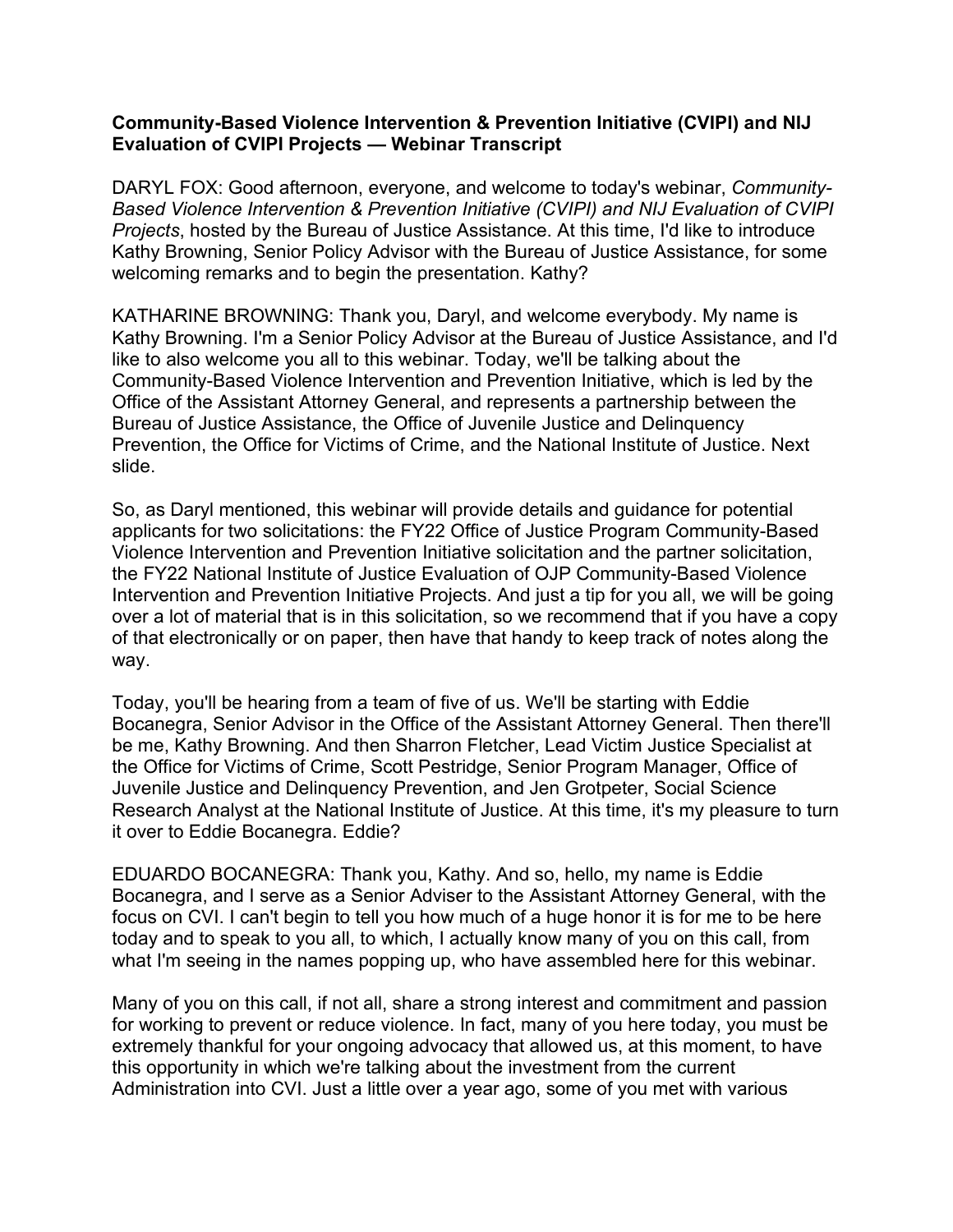members of the White House and made a strong case as to why this Administration needed to prioritize community violence prevention. That commitment was heard loud and clear, and it helped to inform how local government can also leverage ARP dollars to support CVI. Today is another example of the Administration's ongoing commitment to CVIPI. As part of the commitment, Congress has stepped up to make \$50 million available this year for CVIPI. And part of that is a hope to build infrastructure. There are many people who don't see the value of the life of those that we work with every day. Maybe the people that you come across every day some people overlook. However, you believe that this population are worthy of investment and are worth supporting. Across our nation, there are certain communities that experience much higher levels of violence than most. We know that violence has increased in many of these communities recently, but regardless of whether national trends show that crime is decreasing or increasing, we see a constant pattern where these same communities continue to struggle with elevated levels of violence. For this reason, and many more, it is important that we continue to help find ways to elevate the field of practitioners. And one of those core ways is by helping to build the infrastructure, to build a bench of the people who are doing this work. It goes without saying that just as much as we invest in other areas in public safety, we have to continue to also recognize that there are people on the ground doing this work, people such as you. In that sense--next slide please.

In that sense, I also want to acknowledge that here at the Department of Justice, equity and public safety continues to be a priority for us. And the ways that we could do that really has to be inclusive of your voice and your work to build upon the endless work than many of our programs, even here at OJP, had done before. While CVI might be somewhat new to OJP, the work in itself and the various programs within OJP is not, and that means the contributions of research, the ongoing support of law enforcement, and the ongoing support that many of you have contributed to this work. Having said that, I'm glad to be here today. I look forward to our discussion shortly after the presentation of the webinar. And with that, I'll pass it back to my colleague, Kathy.

KATHARINE BROWNING: Thank you, Eddie. So, I'm going to start talking about the first solicitation that we're covering today. This is the Office of Justice Programs' Community-Based Violence Intervention and Prevention Initiative solicitation. The purpose of this solicitation is to provide funding to prevent and reduce crime by supporting comprehensive, evidence-based violence intervention and prevention programs, based on partnerships among community residents, local government agencies, victim service providers, community-based organizations, law enforcement, hospitals, researchers, and other community stakeholders. The solicitation furthers the department's mission to ensure public safety, and provide federal leadership in preventing and controlling crime, and, as Eddie just outlined, it supports OJP's mission to provide leadership resources and solutions for creating a safe, just, and engaged communities.

So, under the solicitation, OJP is seeking to make investments that advance the following principles. All of these, too, are outlined in your solicitation, but the first is targeted violence intervention and support for the highest need groups. And this is really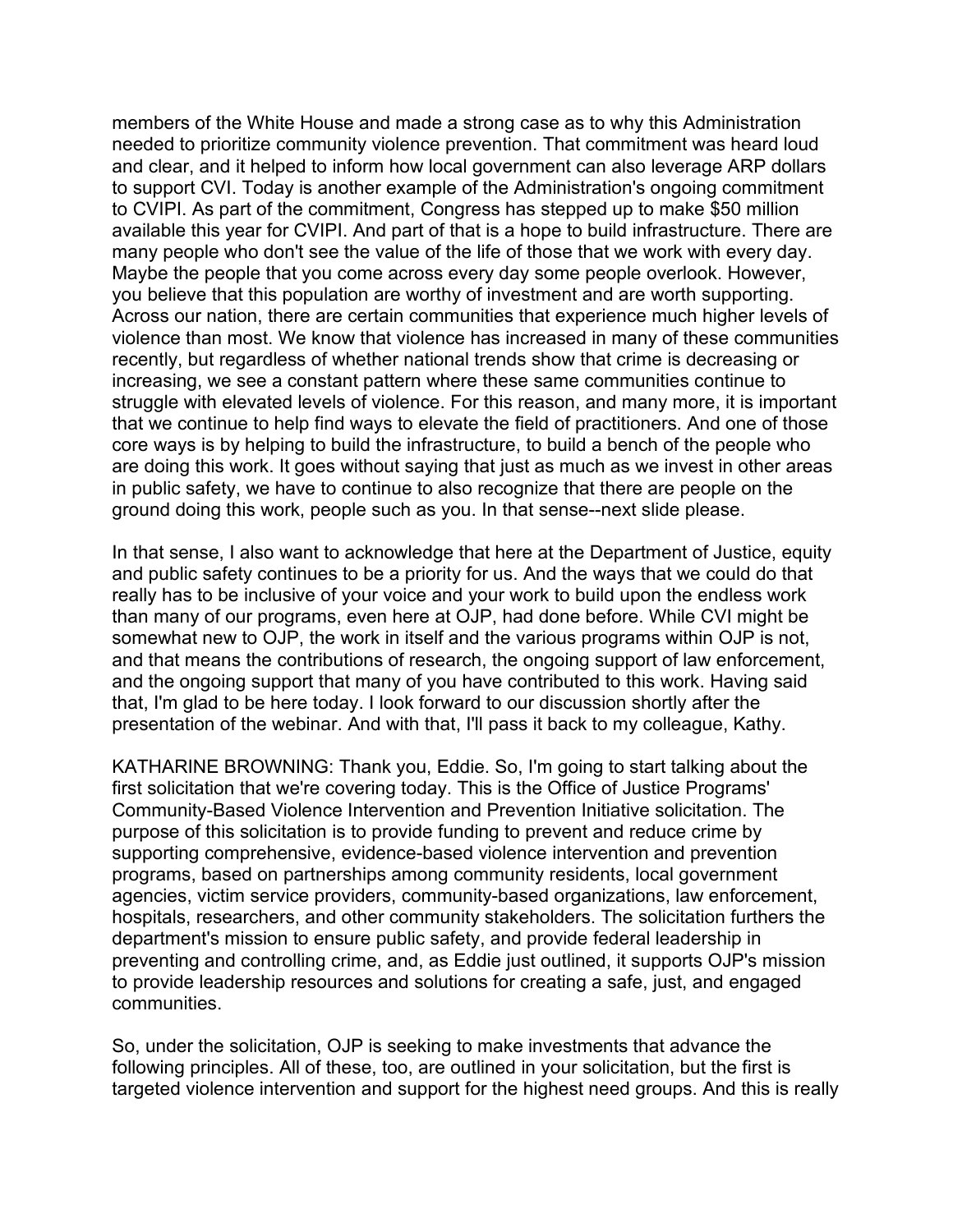important. We are looking to focus on strategies that identify and serve individuals in groups with the highest likelihood of being involved in, exposed to, and victims of violence; strategies that reach hard-to-engage populations of any age through trusted, credible messengers, engaging these persons to disrupt cycles of violence and retaliation, including proactive efforts to prevent violence before it occurs whenever possible, and those that connect these high-risk people to services to help them achieve wellness, healing, and long-term success. So, we're also looking at the second principle that this solicitation supports, [which] is community-centered and equity-focused strategies. So focused on communities that experience the high rates of violence and the individuals in the communities most at risk for perpetrating or being victimized by violence. It's important that these strategies engage community residents and stakeholders most affected by the violence to create the solutions and guide program development and implementation and evaluation. This is a partnership with the community. These strategies should position interventions in community-serving locations such as hospitals, public health facilities, and schools, and cultivate key partnerships. Also, this represents an integration of public safety and public health. So, building partnerships for CVI strategies to become durable and essential components of the broader public safety and public health ecosystem. And then, finally, they should be strategic, data-driven, and performance-based to carefully develop CVI strategies should be based on assessment, using data from multiple sources. And the approach should prioritize strategies that contribute to improved opportunities to reduce violence and that can be sustained over the long term. Okay. Next slide.

So, I'm sure you've noticed there are a number of categories in this solicitation. I am going to just give you the brief overview here and then we're going to dive in deeper. But you all notice, we have seven categories. Four of them are site-based and then three of them are more TTA-based. For the first two we've got are geared on a startup program. Categories three and four are geared towards enhancement programs. And then categories five through seven are the TTA. So, one thing I wanted to note here, and again we're going to go much deeper into all of these, is that you will notice we have in here a range of awards. So, for example, in category one, we expect between six and eight awards for up to \$1.5 million each. The reason that we have a range there is that we expect that not everybody will need the maximum amount of funding for this category, especially some of these may be from smaller communities or maybe doing smaller enhancements to the program. So, we encourage you to tailor the request for funds based on what you need, as that is something that will be looked at during the budget process. As you can see, in the first two, the startup ones, we'll have a maximum amount of up to \$1.5 million, the enhancement categories, up to \$2 million per award, and we have the amounts here for the TTA. At this time, I'm going to turn it over to my colleague, Scott Pestridge.

SCOTT PESTRIDGE: Thank you, Kathy. Just a couple of quick things. I'm going to focus on the site-based categories one through four. We're going to go through a little bit more detail. As both Eddie and Kathy mentioned, this is really focusing on principled community-based, community-led efforts. And with any community-based or community-led effort, you can have various stages of readiness for implementation. You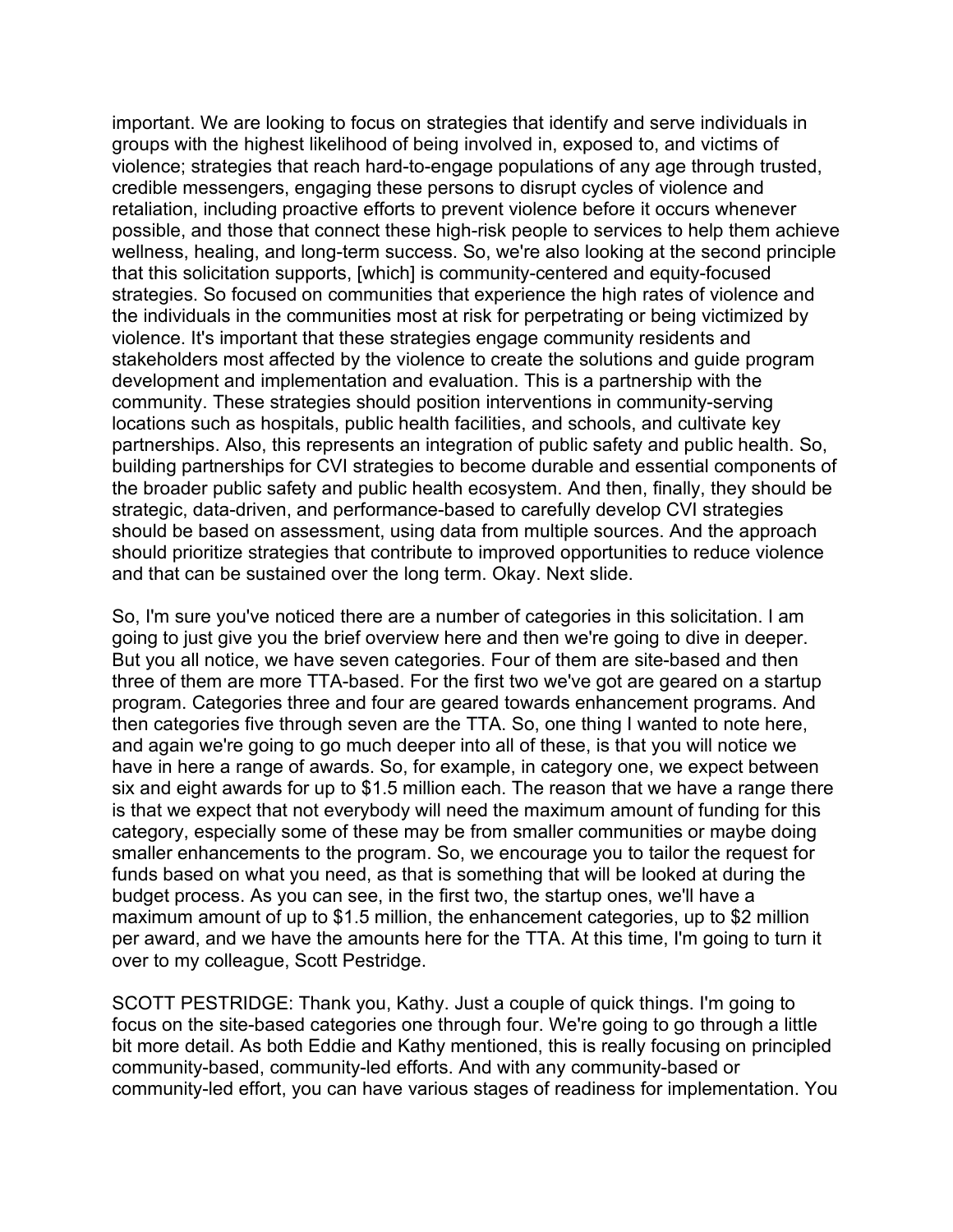could be at a planning and implementation stage, or you could be really further along in your approach towards community violence intervention strategy. For this reason, we split the categories on site-based to planning and implementation versus the expansion and enhancement. And so, for categories one and two, planning and implementation categories, they're focused on—category one is community-based or tribal organizations, and category two is for city, county, and tribal governments. And really, the whole point of this category is really helping sites recognize their work through a multidisciplinary team of stakeholders and really pulling them together. Clearly, in a planning and implementation category, you would likely maybe be pulling together a newer group or pulling together an existing group to focus on a community violence intervention for the first time. There's several permutations that could exist for a planning and implementation category. But the point is that you should really be focusing on a planning team structure that needs to be embedded in your response to the solicitation. That's outlined in the solicitation, and it really needs to include a myriad of support, whether it be service providers, leadership within the county, local public sector, CBOs, court personnel, juvenile justice agencies, law enforcement, schoolbased law enforcement, DAs, public defenders, victim advocates and service providers, child welfare and social services, hospitals, other healthcare providers. I mean, the list, really—mental health providers, researchers, school administrators, faith-based organizations, community residents. And you may have certain assets that are more ready for taking on this planning and implementation approach, and that's really what your application is going to be responsive to, how you envision that community coming together to form and plan for a CVI effort. And so, this really, again, the planning and category one and two is intended for organizations that are not currently implementing a CVI strategy and is seeking the support to plan and stand up new programs. Okay. We'll go to the next slide.

So, again, we talked about the list of the types of individuals you might have representative of your planning team, but it really is important to come together and produce a violent reduction strategic plan. And so that is part of signing on to this. Applying for this funding means that you're going to have a short-term deliverable if you were a successful applicant to come together and, within 12 months, submit a violent reduction strategic plan that's going to speak to the key elements that you're going to endeavor before implementation of your CVI program. And within six months of your application, it's required that you submit completed documentation, whether it be letters of commitment, memorandum of understanding, that demonstrates the structure and partners to the community collaboration, as well as who will be responsible for implementing the funded approach. We recognize that it can take time to articulate MOUs. So ideally you would have a fully articulated MOU that you would include as part of your application process, and there is some priority consideration given for those that do, but understanding that not all are going to be in a position where you're able to do that. So, this allows for that capacity building through the earlier portion of an award. So, one of the things that I think is really important to note is that the grounding of understanding of what is driving violence in a community and using data and community input to really inform that, what those drivers are, and—as well as feedback from those who have experienced violence or risk for violence. So that planning team, as part of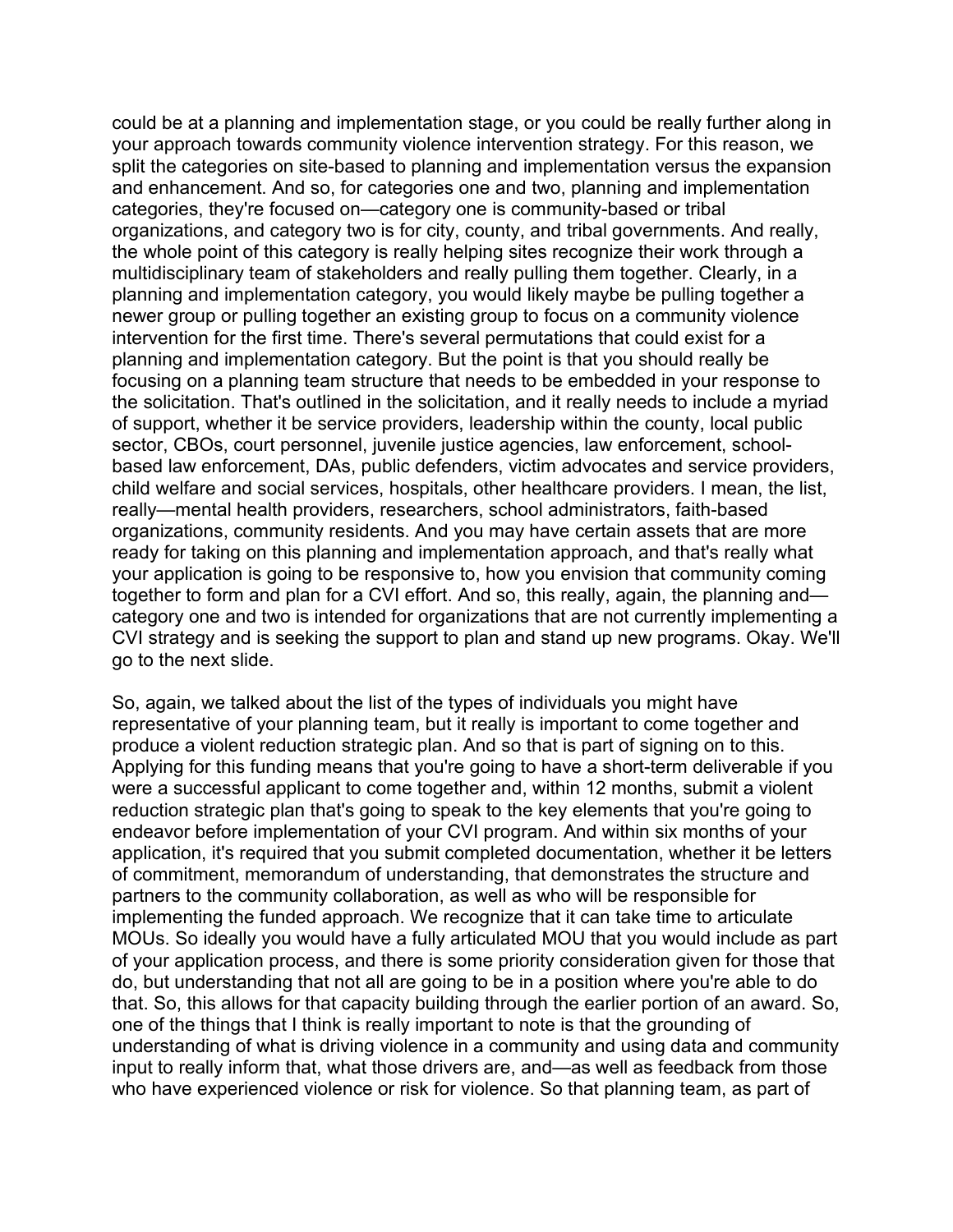the process, needs to meet regularly, at least monthly is the solicitation guidance, to engage community members and gather feedback and perspectives, particularly those impacted by an at risk for violence. So really utilizing your time to engage in and solidify the CVI partnership structure, I think, well, it's critical to the success of the initiative. And those meetings can be conducted virtually and in-person. Next slide.

So, we do encourage you to collaborate with a research partner to assist with conducting a community violence assessment to determine where and why violence is occurring and assess current gaps and barriers in community services. But it is expected that a research partner will be an active member of the working group and employ an action research method. You should incorporate voices from survivors, you know, survivors of community violence, and you are required, if you were a successful applicant under this category one and two, to work with and receive training and technical assistance from the training and technical assistance support for site-based awards under our category six solicitation that Sharron is going to talk a little bit more about. So, there is going to be an expectation that you interface early and often with the TTA provider because there's going to be a ton of inputs, outputs, information gathering in order to fully equip you and, frankly, allow us to fully support your needs as identified gaps come up that could utilize some TTA support. Okay. So, there is a BJA CVI implementation checklist. It's referenced in the solicitation. That is a good resource to inform planning and implementation. And, as I mentioned, within six months of the award, you would need to demonstrate the structure of and partners to the community collaboration, as well as who will be responsible for implementing the funded approach. Okay. So that's categories one and two.

And I also want to note that one and two is separated by--just like three and four are. You don't have to go back. But just like three and four are, it's separated by looking at community-based organizations versus city and county governments, tribal governments. And the importance there is that we want to make sure that we have representation from both entities, from both community-based organizations, a nice adequate representation, you know, from community-based organizations, as well as from city, county, tribal governments. It's very important because we want to make sure that we can stand up different modalities and pull best practices from various perspectives of asset-based supports that you may identify within your community. So, on categories three and four, let's talk about that. That's looking at expansion and enhancement. Under expansion and enhancement, this is really supporting existing CVI strategies. And under existing CVI strategies, that means clearly that you have a CVI strategy that you're already endeavoring. And this is really looking for enhancing or expanding. It's pretty cut and dried. But we also do encourage you to look at, if you had an initiative that was started under the American Rescue Plan, you could expand or enhance that initiative using funds from this category. So, again, it's very similar. It requires the multidisciplinary team of stakeholders to formalize partnerships. We expect for there to be a various swath of stakeholders across multiple sectors to really address an identified need. And the voices should be incorporated--voices of survivors should be incorporated in this work as well. Very important. Next slide please.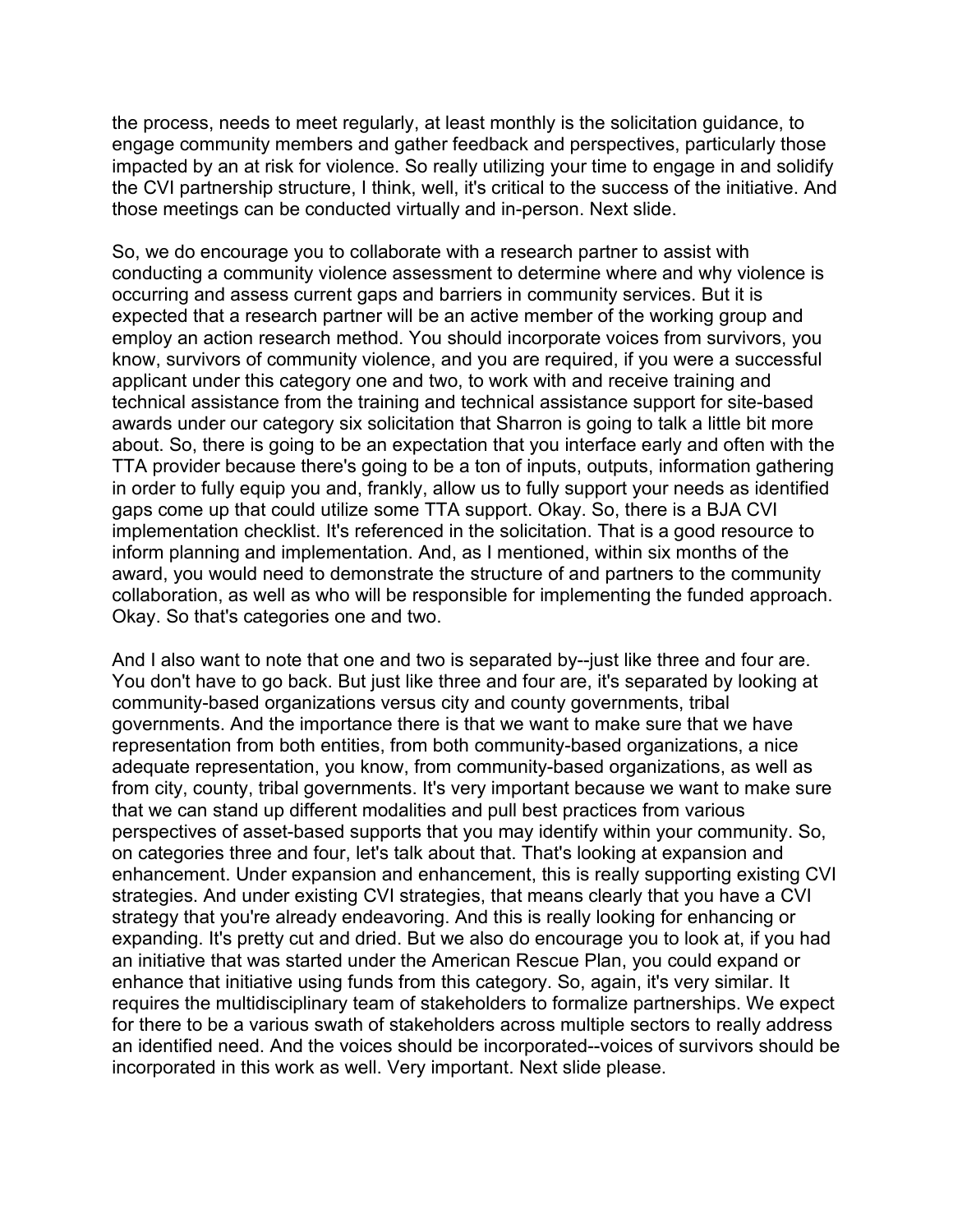So, in terms of expansion and enhancement for categories three and four, it is important that there be an initial planning phase, even within this expansion and enhancement sites, to look at data collection, working with researchers, and assessing current strategies and how well you've addressed community violence in order to design enhancements to or expansions of their approach. One difference between this expansion and enhancement category as opposed to the planning and implementation category is that since you have gone down the road with a CVI approach or approaches, you have a sense of what may or may not work. And I just want to encourage you, if there's particular approaches that you've endeavored, and there may be lessons learned that maybe you will want to tweak because it's maybe not quite as impactful as you'd like for it to be, I just want to encourage you not to look at that as a weakness. Frankly, I'm kind of reassessing lessons learned around previous implementation strategies, struggles, and tweaks, and, you know, how to move forward. It's frankly a strength and it is indicative of an initiative that wants to kind of pivot and meet the needs of the community in a way that fully supports—maximize outcome. So, I just wanted to share that. Again--so you should have--within categories three and four, you really should have formalized partnerships with that multidisciplinary stakeholder members in place at the time of the application and you should include that attachment labeled CVIPI Team, as part of your submission. Okay. Again, you know, being grounded in an understanding of what driving violence is, I think it's a little easier for categories three and four to be able to articulate that in the sense that you've gone down the road a little bit. But it is important that you continue to articulate it in terms of your submission in response to the solicitation. Next slide please.

So, in categories three and four, you're required, in expansion and enhancement categories, to collaborate with a research partner to assist with the implementation of the program and strategies. And so, this is an important piece, because the idea, really, around all of this work is to be able to build up capacity for sustainability beyond any federal funding and be able to have a research partner front and center with an existing strategy that you're enhancing, you know, will enhance the probability that you'll have some great measures and enhance outputs longer term. So that's one thing to note. So, I think that's enough on this. This is all enumerated more clearly in the solicitation, and if we have questions, we can take them as we go down. Next slide please.

So, we are encouraging on categories three and four, strongly encouraging those that are applying under categories three and four to also participate in evaluation—in regards to evaluation of the CVI strategy funded under the NIJ solicitation. And Jen Grotpeter will be talking about that from NIJ towards the end of this session. And it's important to think about that piece for categories three and four because it is going to be a priority consideration if you do submit an application that has a paired proposal in response to the NIJ solicitation as well. It's not a requirement. It's not a basic minimum requirement, but certainly it will be an enhancement that we give priority consideration. So, I think that's sufficient on that piece. Those are the key points. I just want to be mindful of time as we work through here.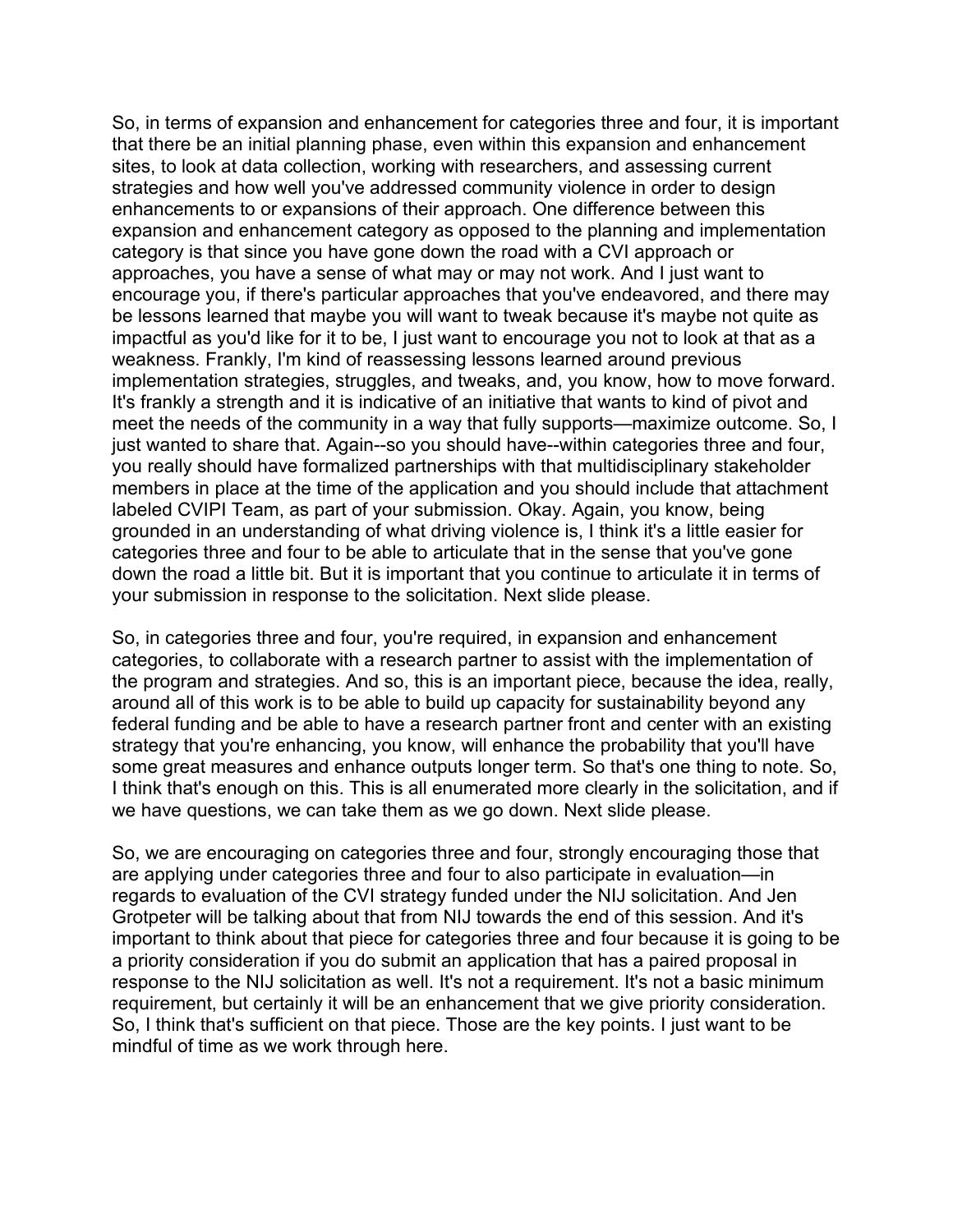So, eligibility. For categories one and three. These are the community-based tribal organizations. It's embedded in the name. You know, it's limited to nonprofits, for-profits, and Native American and Alaskan Native tribal organizations. So, this is an important piece to just make sure you're fully tracking the eligibility because we would hate for you to put a lot of time and effort in and then find that you're ineligible based on the eligibility criteria. I think the criteria, just make sure you're looking at the correct category that you're eligible and move forward with gusto. So next slide.

So, for the planning—for categories two and four, whether it be planning or expansion, again, this is for city, county, tribal governments, and these are limited to the following types of organizations. Fairly typical eligibility criteria, but we wanted to, again, spread the wealth, if you will, across categories to ensure that you do have representation from community-based organizations as well as from governmental organizations that are really endeavoring in CVI. So that's the reasoning behind the separation of eligibility across two categories. Okay. So, with that, I'm going to turn it over to Sharron Fletcher at the Office for Victims of Crime.

SHARRON FLETCHER: Hi. Thanks, Scott. So, I am going to walk us through categories five through seven in the solicitation which, as was noted earlier by Kathy, each of these categories focus on providing training and technical assistance supports for the initiative. So, we will start with category five, which is focused on capacity building in the field. So, we recognize across the organizations participating in the solicitation here that many times community-based organizations are on the ground doing such good work in these community violence initiatives and really innovative work as well. However, many times, they're also very under-resourced and they just face many hurdles in accessing funding that's coming down from the federal and state level. And so, recognizing this challenge and issue in the field, we came up with this category and plan to use it to fund up to five intermediary organizations that will serve as fiscal agents and provide some intensive training and technical assistance, as well as conduct a subaward process to fund those community-based organizations on the ground doing that good work in CVI. So those awards will be granted over the course of the project period. So, we're calling them intermediary organizations, but it's one lead agency that will serve as a fiscal agent for those subawards and conducting a competitive subaward process. So those intermediary organizations may be national, regional, or more local, with established capacity to work with community-based organizations, particularly those that are working in those communities that are most impacted by violence. Of course, we want these organizations that are serving in that intermediary role to have some demonstrated deep knowledge and experience working in CVI, and also knowledge of what evidence-based strategies are out there, and expertise in connecting victims and survivors with supports. The intermediary organizations can be comprised of multiple entities as well because we understand, of course, that partnerships are key in this work at all levels, right? So that said, what we would anticipate, if a collaboration of organizations were applying in this category, is for one organization to serve as a lead applicant and then explain in that application a collaborative process for administering the project, administering those subawards, and providing that training and technical assistance. Next slide please.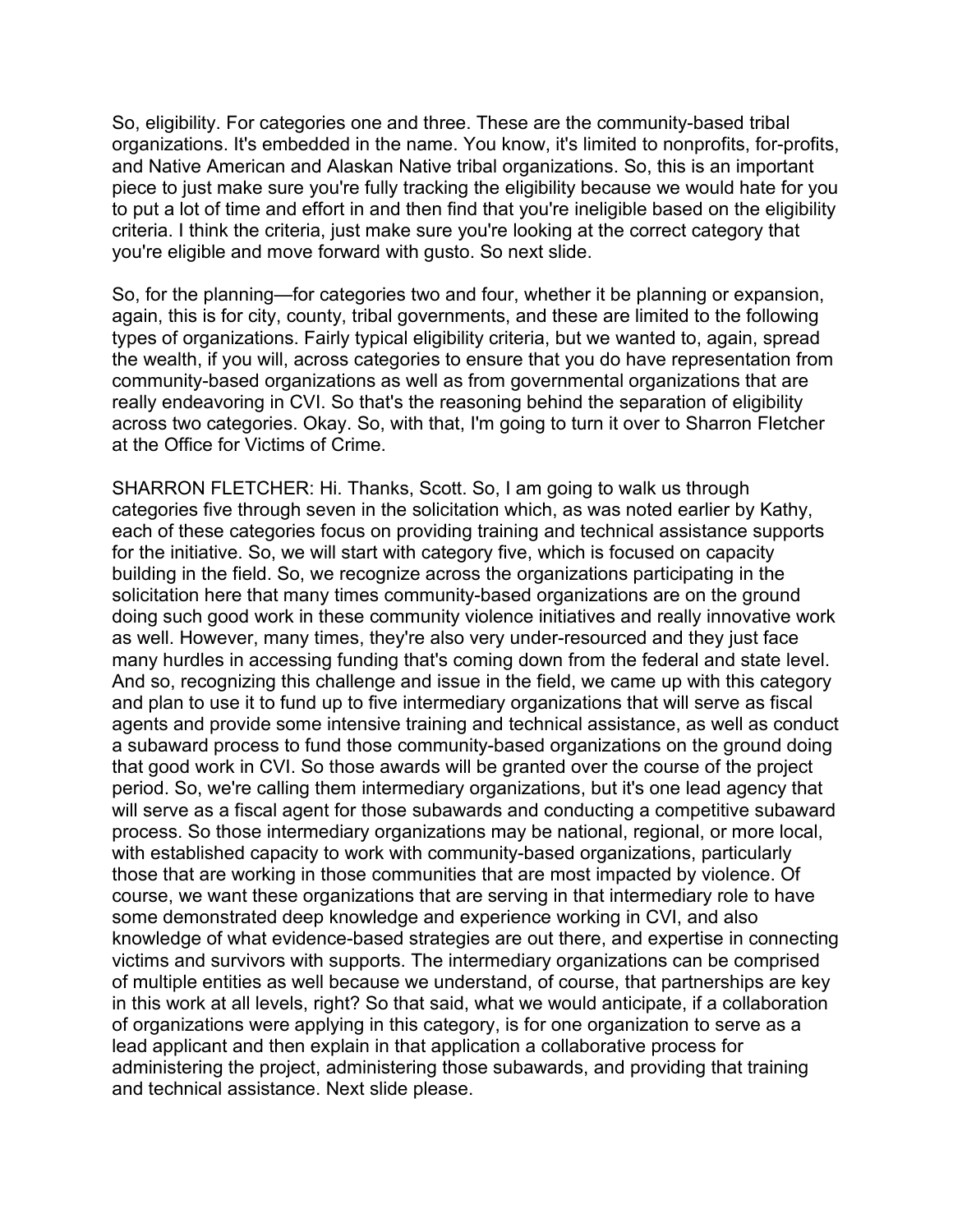So, we are open, of course, to a wide array of applicants in this category that can serve as the intermediary organizations and they may be focused in a particular city, region, or have a more national scope. That subaward process that we are anticipating the intermediary organizations will conduct will be a competitive process, and OJP and BJA will be very much involved in that space. I will stop also and note that all of the awards made for the training and technical assistance categories, and that's categories five through seven, will all be made as cooperative agreements. And so, the difference there is that cooperative agreements will require substantial involvement of the awarding agencies. So BJA will be very much involved with helping to approve that subaward process, as well as approving the final subawards made to the CBOs. Now, it's anticipated that those subawards will be funding specific supports for those organizations that will basically increase their capacity in doing the work. So, we want to make sure that we're building that on-the-ground support and basically trying to drive that innovation, right? We want to make sure that they're able to truly benefit from these funds and grow that wealth of knowledge in the field on how to best serve these communities that are being impacted by violence. So, examples of the types of supports that might be funded through those subawards through CBOs include, of course, salaries for staff. Because we know how important it is to make sure that the people doing the work are paid adequately for the amount of work that they're doing, because these are jobs that often have irregular hours and require a substantial amount of work and involvement all throughout the week and not just your normal 9:00 to 5:00. Funding could also be used to support equipment purchases, materials, trainings, as well as developing curricula to train staff. So, we want to make sure funding is truly going, again, to build that important capacity and knowledge in the field for those CBOs. So that's the ultimate goal of these subawards. Next slide please.

Moving on to category six. That is our training and technical assistance for the sitebased awards. So, with this category, we will be funding a provider that will provide some innovative training and technical assistance, or TTA, supports to our programs that are funded in categories one through four. So, we want to make sure that those awards that are funded under categories one through four have the support they need to be successful and the supports to make sure that they are doing the best possible work to implement their projects. So, the TA provider will be working directly with those sites to do some TA needs assessments, then providing a TA plan and building a TA plan-out based on those results from that TA assessment. They'll also do things such as conducting cross-site trainings for those grantees awarded through categories one through four, creating some peer-to-peer exchanges amongst those sites so that they're learning from each other. Because I know myself, I've seen how that really has made an impact and a difference when folks are working directly with each other across programs, across cities and projects, to really build and connect and learn from each other, and that can be very powerful in this work. And this, again, is another area in our TTA. But we understand partnerships are important so, again, we do encourage or will consider applicants that are from organizations that are partnering to provide these TA supports and expertise to our category one through four sites. But, again, one of those organizations will have to be the lead organization in applying under this category and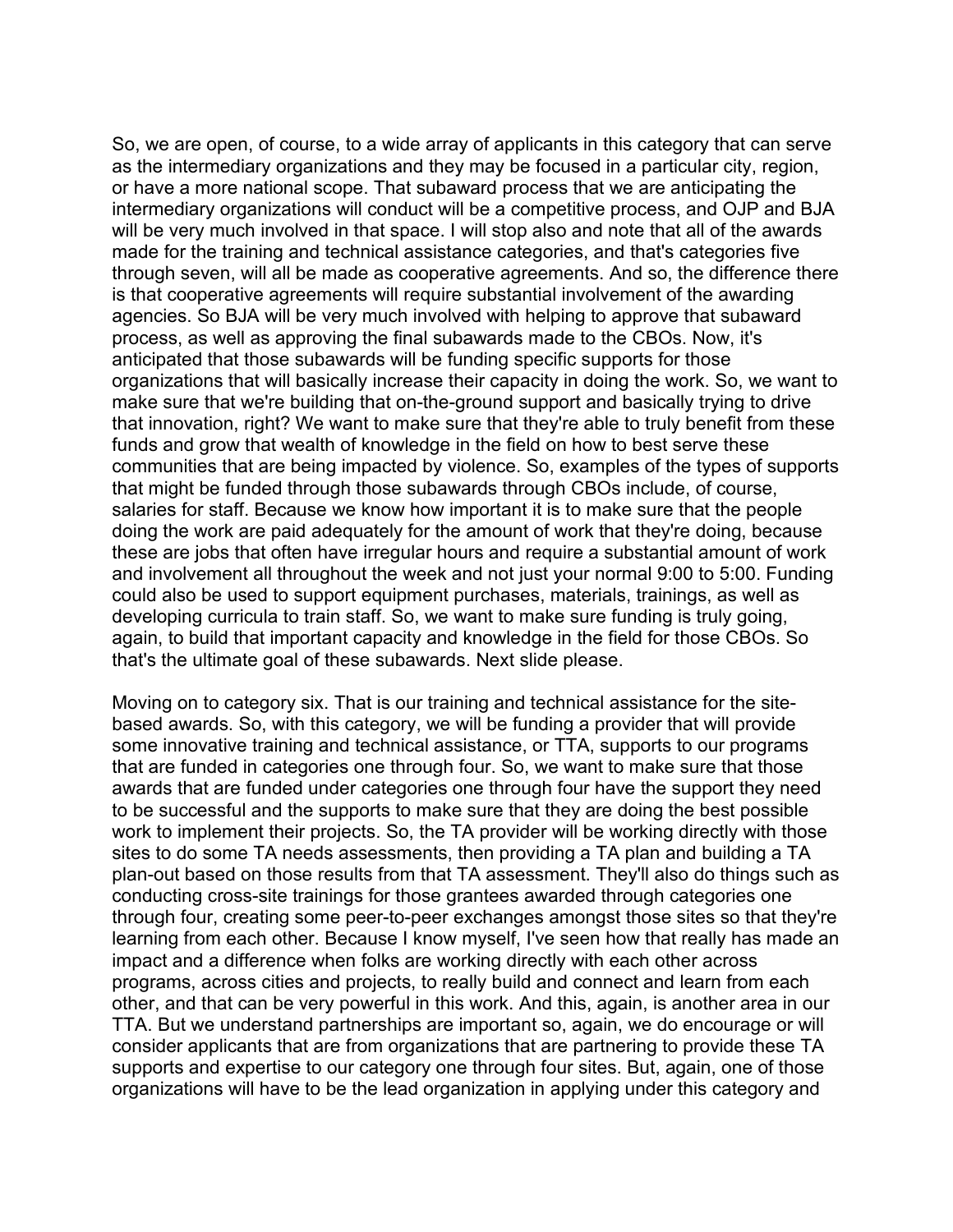then the other organizations will be perhaps supported in the budget. And then the applications should also explain that management structure and operational structure on how the organization will work together to provide those innovative TA supports for the sites. Of course, all of the applicants and partners involved in this category should have, again, demonstrated deep experience in working with CVI organizations and supporting those organizations, and have knowledge of the wide array of organizations that are doing this work, from faith-based organizations, tribal governments, local governments, hospitals, other healthcare-providing settings, as well as law enforcement. So, we understand there's a wide array of entities and organizations that are on the ground doing work. And the TTA provider, of course, will need to be able to work with all of these types of organizations in supporting the sites and they also need to be able to work with sites at all levels because, of course, as was just explained by Scott, our category one through four sites will be working with—will be sites both who are just getting started with their CVI strategies as well as those who are expanding and enhancing. So, we need to be able—whoever is applying under this, applicants really need to be able to work with sites at all levels of preparedness and readiness to do the work. Next slide please.

And so, then the last category I'll cover under TA is category seven. And in this specific category, OJP is really seeking to have one national training and technical assistance provider to deliver TA to the field in general, and really standing up a resource and field support center that is solely focused on CVIPI strategies. So, in this space, that entity that is selected will really focus on building the capacity and strengthening local networks to facilitate implementation and success of CVI strategies across the country. So, we really want them to kind of be a resource to the field in this space in identifying and highlighting innovative strategies that are working on the ground, in the field, talking about that evidence base and what we are learning from the work that's being done. In a timely fashion too, because we understand that these are issues that we need to address now, right? Everything can't wait forever, so we need to be timely in providing that information and learning and relaying that out to the field. The center, as we are calling it, will partner with subject matter experts who are able to provide a wide array of TA support, such as coaching, targeted training, problem solving, as well as needs assessment and data collection. Because, again, we are always trying to build our evidence base and continue to feed the field with evidence-based strategy and learning based on the research and what's working. And we do want this center to be flexible in their ability to provide ongoing training and support. So, we recognize that sometimes there'll be communities that are really advanced in doing good work, so they might not need as much help. Perhaps it'll be a short stint, a short training, or a short number of interactions. But we do want the center to also be equipped and ready to really engage with those communities that do need a deeper dive in TA and longer-term supports. So, we want this center to really have that flexibility in being able to outreach and contact communities that are doing the work, or maybe reaching out to them in doing the work and really fleshing out where the issues are and being prepared to provide that TA support, even if it takes a little more time that what they might normally be used to. And these applicants that are doing this work, of course, in setting up the center, again cannot stress enough, that we want and really looking for someone with that deep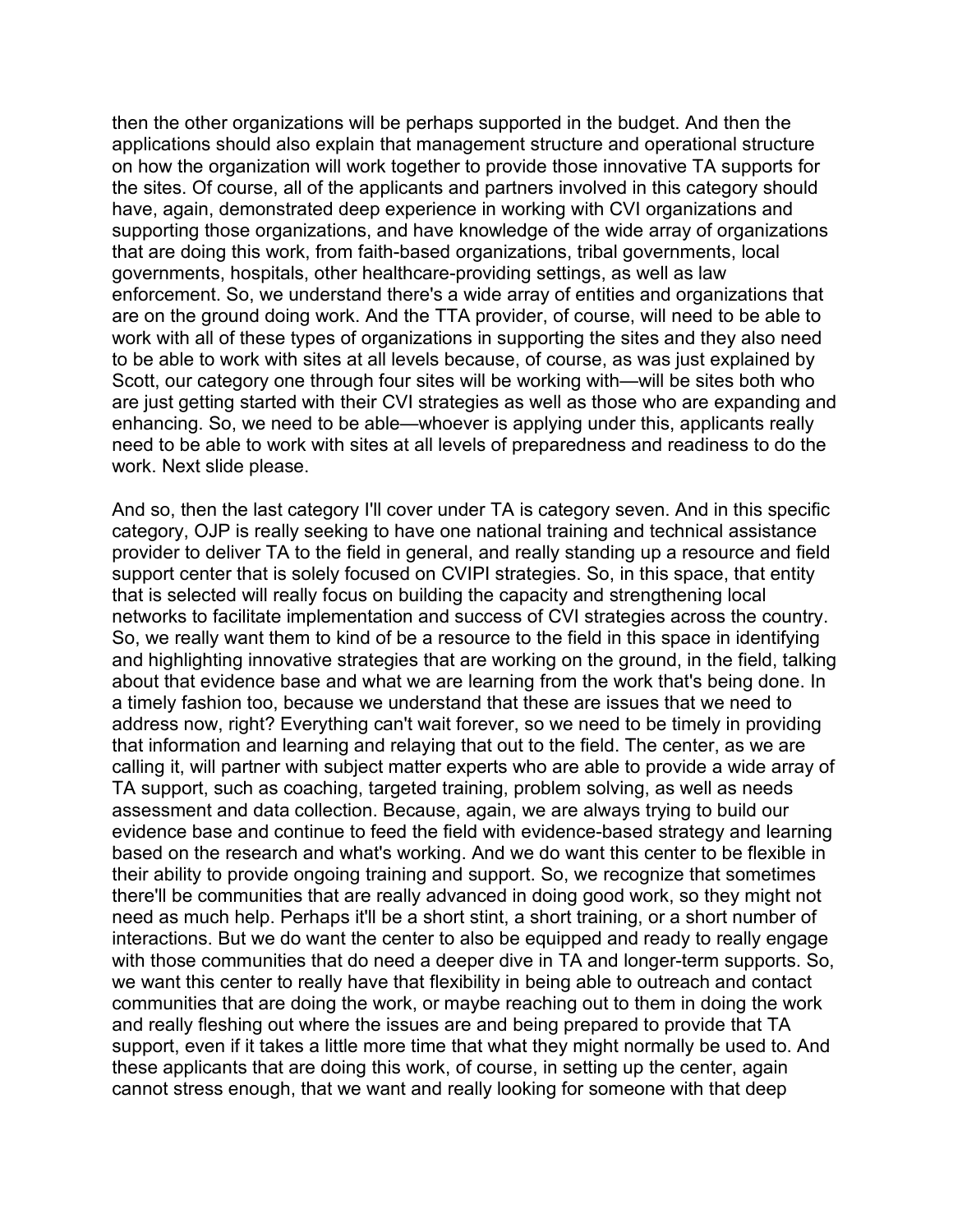knowledge and direct experience in working with communities that are involved in CVI initiatives, particularly those who have the cultural sensitivity, awareness, and understand the complex needs these communities are having that are being impacted by violence or traditionally unheard and underserved, and really understanding how there's such just some unique needs that they might have and being responsive to helping them successfully implement their CVI strategies. Next slide please.

So now just to go over eligibility for categories five through seven. Again, all of these awards will be made as cooperative agreements but, generally, organizations that are institutions of higher education, be they public, state-controlled, or private, organizations that are nonprofits with or without 501(c)(3) status, as well as for-profit organizations, including small businesses, are all eligible to apply for categories five through seven. I will note that for-profit organizations have to forego any management fees and profits. So that is the one caveat. But otherwise, we have a pretty wide array of eligibility of organizations for these categories for training and TA. Next slide please.

Oh, actually, I think now I will be passing it off to my colleague, Scott.

SCOTT PESTRIDGE: Great. Thanks, Sharron. That was great. And I just want to underscore one thing that Sharron mentioned about the for-profit and the forgoing of profit for purposes of eligibility. That's the case for the project sites as well. That's a standard language across our solicitations. But thanks for underscoring that, Sharron. In terms of priority considerations, we know we've talked through this a little bit, but I just want to make it crystal clear the priority considerations that will be considered for all categories. Primarily, first and foremost, is this advancing racial equity and support for underserved communities through the federal government. This is EO 13985, through executive order. And it really gives priority consideration to applications that include projects that will promote racial equity and the removal of barriers to access and opportunities for communities that had been historically underserved, marginalized, and adversely affected by inequality when making award decisions. So, you know, I think an important piece to note here is in the solicitation. It clearly states that to receive this consideration, you have to describe how the proposed project or projects will address potential inequities and barriers to equal opportunity and/or contributed to a greater access to services for underserved and historically marginalized populations. I think for many of you on the call today, this will look very different for different reasons in terms of how you might have your project design set up and the particular communities you're serving, but I do think it's important that you do note that this is a priority consideration. Another is for applicants so they can demonstrate their capabilities and competencies for implementing their proposed projects are enhanced because the applicant or, at least, one of the subrecipients that will receive at least 30% of the requested award funding identifies as a culturally-specific organization. What is culturally-specific organization? In the solicitation, on page 20, that identifies the culturally-specific organization are defined for purpose of the solicitation as private, nonprofit, or travel organizations whose primary purpose as a whole is to provide culturally-specific services to, among others, Black people, Hispanics and Latino people, Native American, and other indigenous peoples of North America, including Alaska Natives,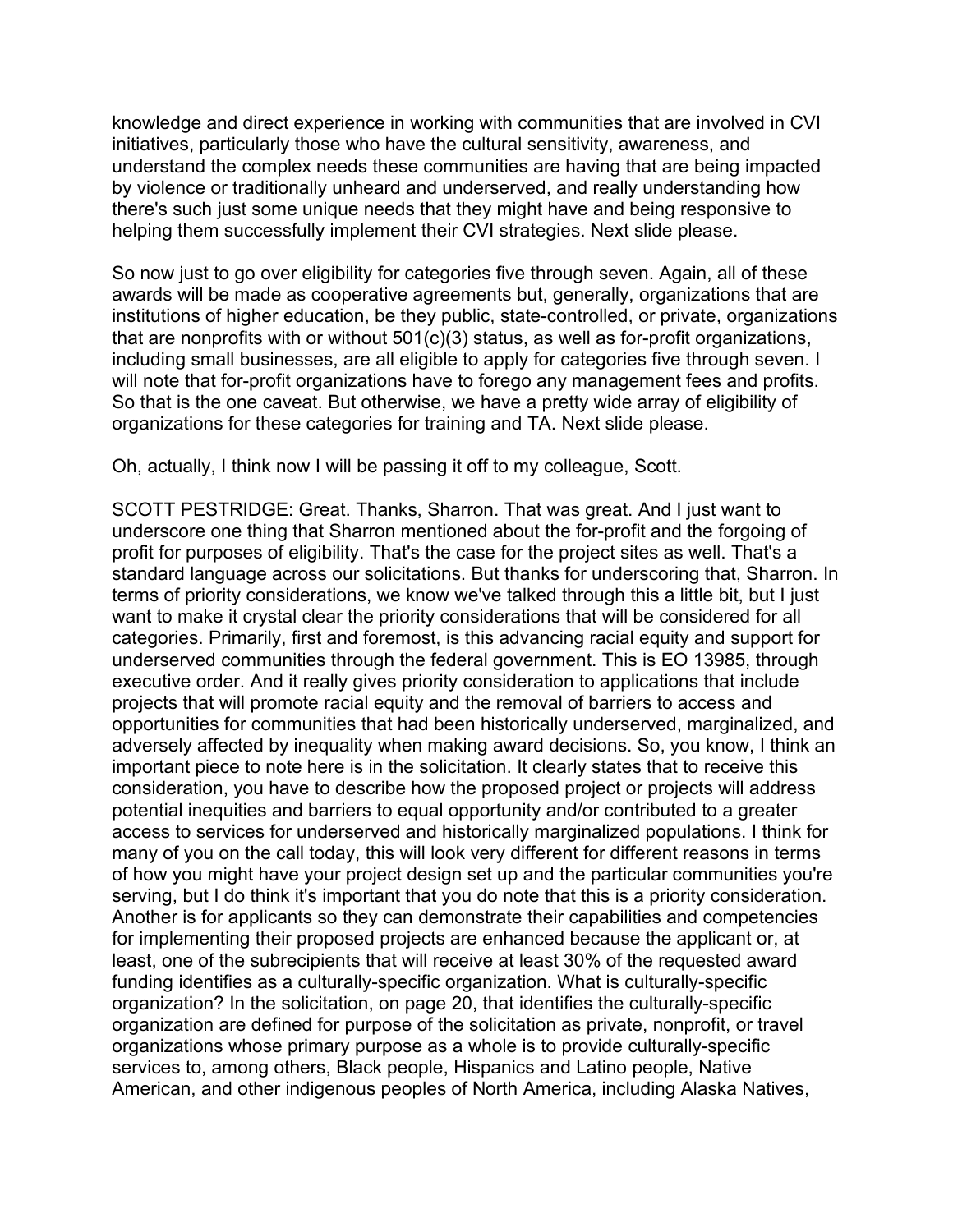Eskimos, and Inuit, Asian Americans, Native Hawaiians, and/or Pacific Islanders. That's the language directly from the solicitation. But I do think it's important that you take a look at that executive order, and clearly this language specifically in this solicitation. If you're an applicant that can document high and increasing levels of homicide per capita, that dataset and providing and underscoring that piece will be considered as for priority consideration for your application. Also, if you can demonstrate existing partnerships with multidisciplinary team stakeholder members, certainly that's going to receive priority consideration. You may ask that in categories one and two, you may be, you know, just starting a planning and implementation of a CVI strategy. So, you may not have a CVI strategy that you're implementing but it's very possible that you could have existing partnership across multiple disciplines that you could stand up and support in support of that priority consideration. So, another is looking at this Companion Evaluation Application under NIJ solicitation for categories one through four project sites is a priority consideration as well. But note that addressing these areas is one of many factors that we consider at the Office of Justice Programs in making funding decisions and that receiving priority consideration from one or more priority areas is not a guarantee of an award. But I do think that all of these priority areas are indicative of the principles that Kathy talked about initially and the focus that CVI endeavors. So, I would imagine that many of you will be able to address some of these priority considerations potentially. Next slide.

So, deliverables for the project sites, categories one through four. So, for all these, you need to have a full list of working group members, as well as the letter of commitment and/or MOUs, should be submitted within the first six months of the date of the award. And there needs to be a development or enhancement of a community-specific violence reduction strategic plan that's informed by available data and existing plans that could be used as a guide for the project. And so, for categories one and two, it needs to be submitted within 12 months of the date of the award, and for categories three and four, that existing strategy should be sassed and enhanced within six months of date of the award. And both should be comprehensive and updated annually as a key deliverable. Next slide.

So, one of the deliverables is really participation in efforts to assess, evaluate, and translate learning from the program to the field to advance this knowledge and support peer learning. Examples include participation and a presentation at an actual conference, could be web-based presentations, podcasts, OJP-funded training and technical assistance, partnership engagements. This is not an exhaustive list, but it gives you a sense of the types of interfaces that we may ask successful applicants to engage in, as we help promote the strategies and opportunities to address community violence. Documentation of a particular strategy that is data-driven, evidence-informed, community-led, and trauma-informed. It's a mouthful, but it is all four of those things are fundamental to the success or emblematic of a true CVI strategy. And so, a final report summarizing the activities of the program including successes, lessons learned, and future plans, is due within 90 days of the program end date. And if you have a research partner, it's expected that their programmatic process and outcome findings be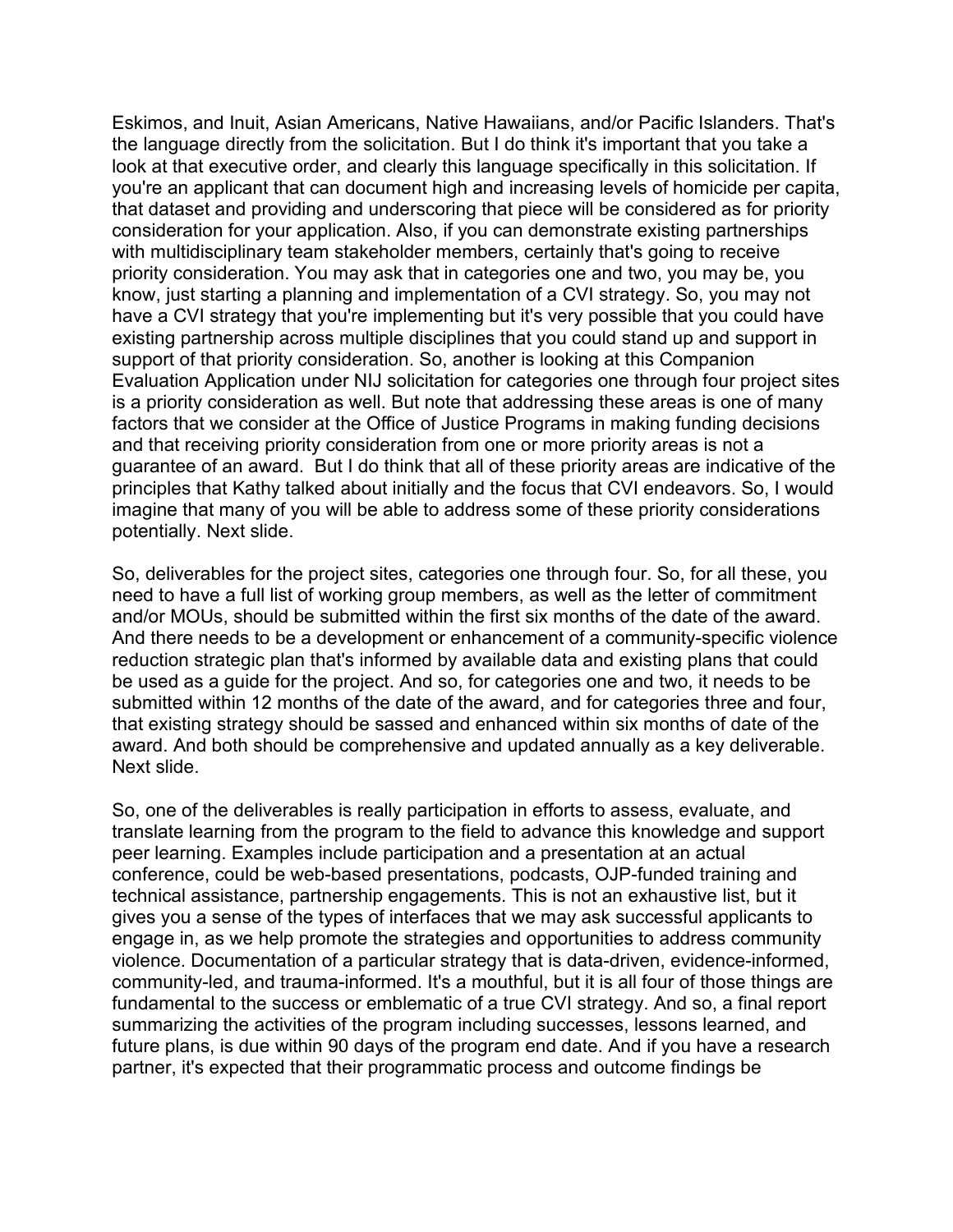integrated into that final report. So, with that, I'm going to turn it back over to my fine colleague, Sharron, at OVC.

SHARRON FLETCHER: Thanks, Scott. So, I am now going to walk us through some of the deliverables for our training and TA categories. And for those of you that are following along on the solicitation, these deliverables for categories five through seven are outlined on pages 15 through 19 in the solicitation. So, starting with category five, capacity building, all of the projects, again, for the capacity building applicants, we are asking that these organizations be ready to assess the gaps. And the organizations that they funded through subawards, assess those organizations' capacity to implement CVI projects to work directly with OJP via solicitation or request of proposals to develop that RFP process or subaward process, and make sure that they are getting final approval, of course, from OJP for that. As we are doing today, we're asking that these intermediary organizations funded, develop and host, of course in collaboration with OJP, a pre-application sub-solicitation webinar for potential applicants. And just as we're doing today, that webinar will go over solicitation requirements and talk about allowable costs, what have you. And then during that subaward process, where we're receiving and reviewing applications, again, those requirements will be that the intermediary organization is working very closely with BJA in making that review of applications to identify who will be the successful applicants. And there's some specific criteria that are outlined in the solicitation for those subawards, such as identifying at least one CVI strategy, clearly identifying the resources needed to support that strategy and build capacity, and also expressing the clear capacity and willingness to work with those intermediary organizations as that TA provider. Next slide please.

Our category five applicants will also be expected to conduct meetings with their subawardees once those awards are made. Then we would want them again to do those needs assessments for those subawards and work with them to really flesh out, like, what are those needs and build out a good TA plan based on the needs and results identified through that needs assessment process. Then again, we want to make sure that the intermediaries are able to provide those innovative TA supports through meetings, topically based that are, of course, covering relevant issues, innovative issues and strategies that are going on in the field, and sharing that across sites. And certainly, making sure that they are informing the OJP family, I'll call us, BJA, OJJDP, and OVC, on the different initiatives and programs in the field and connecting, helping us to make those connections as well. Next slide, please.

Additional deliverables include maintaining online resources for the subgrantees. And then of course, a standard for all of our grantees is submitting a final report. And that final report, of course, will go over lessons learned. We really look for folks to also share with us challenges that were faced, common themes that came out from the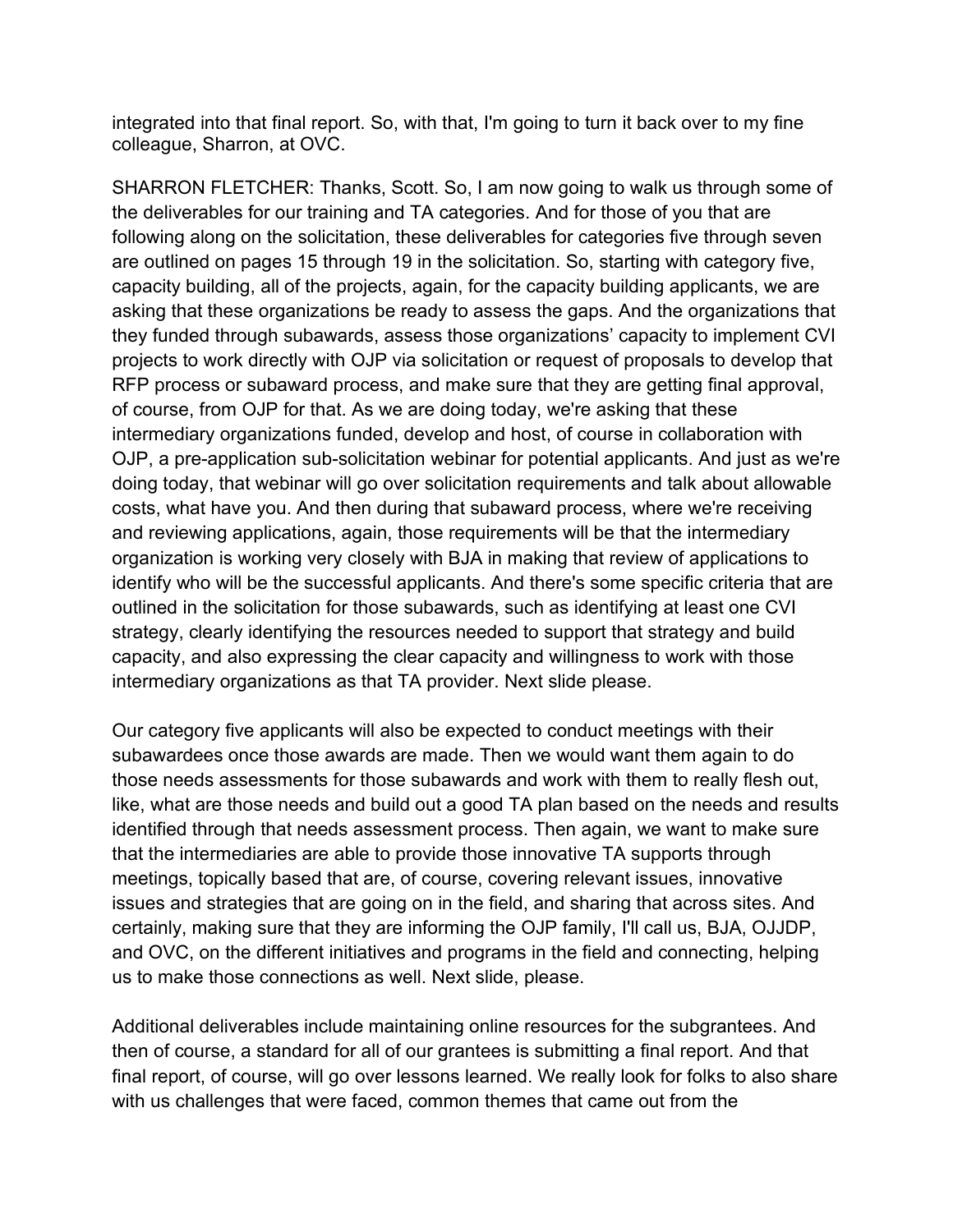subawardees and then working to implement their projects, as well as recommendations for future CVI programs. Next slide, please.

And then moving to deliverables for our category six applicants and successful awardees. And again, this is the organization that will be funded to provide training and technical assistance to our site-based awards that are funded through categories one through four. So, deliverables for this category will of course include providing that site specific TA to those awardees in categories one through four. And making sure that that TA is individualized based on the needs of those sites and consistent with delivery of TA to make sure that those sites are doing well and set up for success in implementing those CVI strategies. Next slide, please.

This TA provider will also have staff that have sufficient expertise. We know that this is a specific area of expertise, so we were looking for TA providers that have excellent staff with the qualities and experience to meet the needs of our category one through four grantees in executing their projects. And we do anticipate that they have access, this TA provider, would have access to national experts and others that are working in the field. And then, of course, by OJP in a wider range of areas, because we understand this is a multidisciplinary effort in many instances as well. So those experts could include practitioners, academics, federal partners, and other experts across the field. And we would look to this TA provider to provide some leadership and guidance around identifying and maintaining a list of subject matter experts to best fit the needs of grantees in a number of areas. And then, we also are anticipating that in maintaining this list of experts that applicants or the successful awardee is doing their best to make sure that these are experts that reflect a mix of experiences and perspectives that are able to meet culturally relevant needs and have a wide variety of sites, because we do anticipate that these sites will have, again, a multitude of partners from various organizations, various walks of life, various cultures, what have you. So, we do expect these experts to, again, reflect those communities that we anticipate being served through these partnerships and programs. Next slide, please.

Our category six TA provider will also, of course, participate in ongoing collaboration and coordination with local jurisdictions. So, we are anticipating they're aware of other key overlapping initiatives, both in the specific jurisdictions that are participating and a part of those category one through four grantees, as well as those on the federal level. So, there are a number of initiatives across DOJ and other parts of the federal government that are working in the CVI space. And we are hoping and expecting that this TA provider would help us maintain that awareness and connections with those initiatives. We are also looking for this TA provider to provide us with some coordination across interest groups, and maintaining some regular meetings by either using or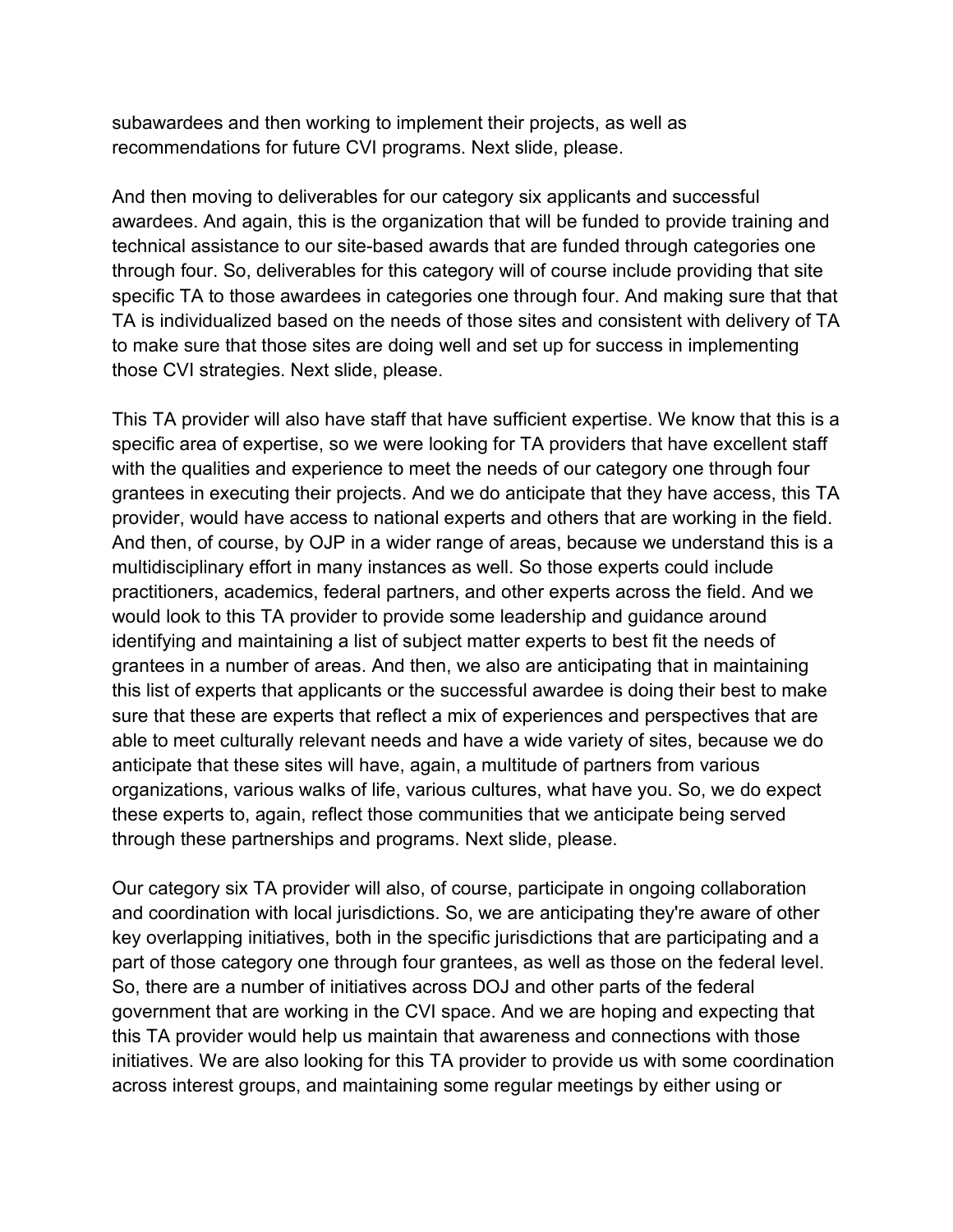having quarterly stakeholder meetings. There has to be more meetings, what have you, to make sure that these partners are aware of each other and able to have good communication to maintain awareness of programs, and hopefully create some good opportunities for collaboration and coordination in the future. Next slide, please.

Our category six TA provider will also serve as a thought leader in information clearinghouse for relevant research and best practices. And we were really looking for them to build capacity. Both highlight what's going on and build capacity of the field in this area, particularly among those category one through four grantees, but as well as in the field generally, as they are able. And so we anticipate in doing this part of the work and the deliverables, they would be producing fact sheets, conducting webinars, and disseminating other publications and resources through all of OJP's networks. We also anticipate that they would be convening grantees in learning communities, to talk about their prep programs, to talk about those challenges, and of course, to share best practices. We also anticipate the TA provider will be disseminating, again, best practices and lessons learned by presenting at national conferences, not just ones that they're organizing, but attending others as well, to share information and resources. And then last, we do anticipate this TA provider will of course, maintain a list of grantees and subgrantees, key contacts, what have you, to feed out and build a network in our CVI community. Next slide, please.

Additional deliverables for our category six TA provider include, again, supporting collection and analysis of performance measured data. And that would be aimed at assisting the grantees in collecting the performance measure data that is submitted in JustGrants, and as part of their award and grant administration duties. And then also working with OJP on tailoring TA strategies to meet the needs and trends based on performance reporting and TA needs. So, we don't want to just have them providing TA to provide the reports in PMT and JustGrants. But we also want to be able to build that capacity to review the results of the data to understand trends, to understand where those needs that might be identified through reviewing the data, and help inform OJP on how we can best strategize on ways to either provide better TA supports or other resolutions to the results that we're finding. And then lastly, coordination of course is key, so we do anticipate that the TA provider selected will be coordinating with OJP, providing TA summaries of events in a timely manner, and of course, submitting financial reports and other grants reports as required. Next slide, please.

And so, then the last category of deliverables we'll go over is for our category seven award. And that will go again to support and stand up a resource and field support center. So, this awardee will be asked and expected to, again, maintain a cadre of subject matter experts that have sufficient expertise in CVI, and have just a deeper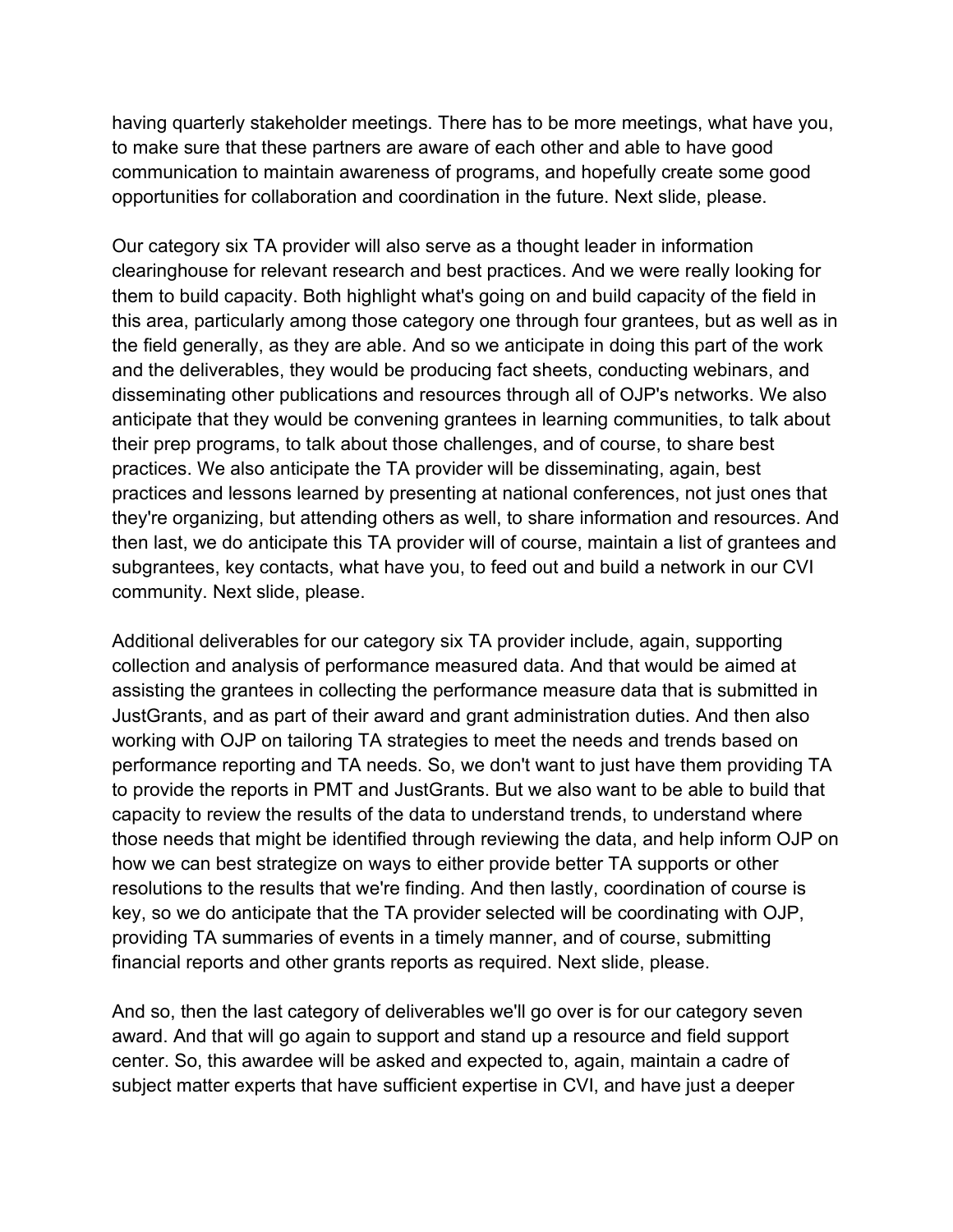understanding of what is going on in CVI across the country. So, to this end, we are asking that, again, the TA provider maintain a large cadre of vetted subject matter experts that will be available to provide training and TA supports to the field as well as if OJP has needs and is looking for experts in various areas. We would look for this TA provider to help us identify subject matter experts in those areas that we saw emerging even in the field as it relates to CVIPI initiatives. And these experts would be used to, of course, respond to request for TA that come in from the field. Next slide, please.

So, the TA provider that would be selected to stand up our center will, again, set up a website for the center to provide online tools and have a strong online presence with resources for the field. They would be developing additional resources for the field at large, that are data-driven and needs-driven, and to respond to CVI initiatives and issues that are ongoing and developing on the ground. And then, lastly, again to the coordination piece, we do expect this TA provider to coordinate with local jurisdictions as well as the other TA providers funded in categories five and six. Next slide, please.

And then, the last deliverable that I'll mention here is that a big piece that we anticipate this TA provider will be focused on is really building capacity and strengthening those local networks to help implement in successful CVI strategies. And so, the TA provider in this space will be for those organizations and jurisdictions that are working in CVI that might not be receiving direct funding. So, we want them to serve this provider to be very ready to those requests, and able to report that back out to OJP. So, with that, I will turn it back to Scott.

SCOTT PESTRIDGE: Great, I'm just going to spend 30 seconds, thank you, Sharron, on some additional resources that I've seen. In the chat several people have asked questions about where to find resources around evidence-based practices that we talked about the microsite. The Community Violence Intervention microsite has the checklist included. CrimeSolutions.gov, which is a tremendous resource. The Byrne Criminal Justice Innovation Program has some great resources. Next slide.

If we look at the youth.gov, it also highlights the National Forum on Youth Violence Prevention is an excellent resource. Next slide.

And then the OJJDP Model Programs Guide is really evidence-based juvenile justice and youth prevention, intervention, and reentry programs. It's great, it's got a great bibliography and just a lot of great resources there. It's part of crime solutions, really, but if you go through this link, our Model Programs Guide is embedded here, I think you'll find some great resources. The National Gang Center and implementation of the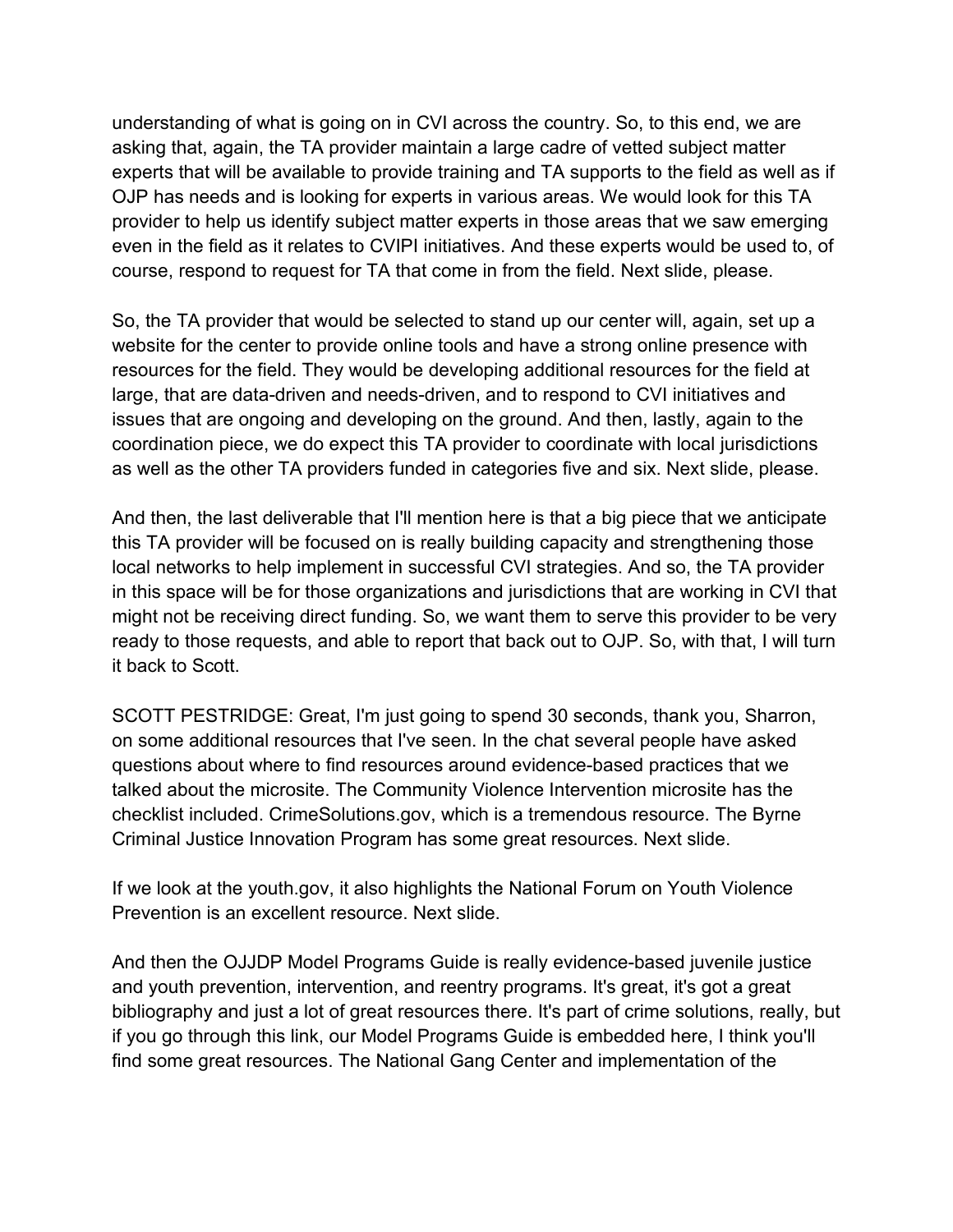Comprehensive Gang Model is also another resource that you can look at that's evidence-based. And with that, I'm going to turn it over to Kathy.

KATHARINE BROWNING: Thank you, Scott. So, I'm just going to go briefly through some of the nuts and bolts of your application. And so, I'll start with what an application should include. You should include an abstract, and this is a summary of your project, but has a lot of the key activities, the products and deliverables, the service area, who will benefit from the proposed project. And this will be completed in the JustGrants webbased form. Your project narrative should include a description of the issues, the project design and implementation capabilities, competencies, plan for collecting data, and sustainability. These are the elements that your application will be reviewed on, as well as a lot of the supporting attachments that you will include. And all of this is detailed in the solicitation about which one, the weight of the different categories for the different—I mean, of the section for different categories. You should obviously include the budget worksheet, and narrative, there's a web-based form in JustGrants for this. Next slide. Next slide.

I'm just pulling out a few things to just make sure that you're paying attention. There's a lot of requirements for these and I understand that it can be confusing, so just make sure you're looking at the checklist that is provided in the solicitation. But some of the key things I want to make sure that you've got are the timeline and proposed recipients and subrecipients, any staff resumes and position descriptions here. As we've mentioned in this webinar, we need information about the CVIPI team and memorandums of understanding and letters of support and for those applying for a TTA, you know, documentation of past TTA delivery experiences. So, this is all kind of summary because we've got so many categories and it varies. So, my advice is to read closely for each for whatever category you are submitting for. Next slide.

Few other things, the Tribal Authorization Resolution that, if applicable, the Research and Evaluation Independence and Integrity, and then there's a list of disclosures and assurances that you're required to fulfill. So, we have what's known as BMR, so basic minimum requirements, and these are elements of your application that must be included in order for your application to advance to peer review and receive consideration for funding. So those are the proposal abstracts, the proposal narrative, the budget worksheet and budget narrative, the web-based form there, and the timeline. If you do not include, if you are missing one of those elements, your application will be kicked out early during the BMR process and will not be considered because we need these in order to move these into peer review for them to start looking at it. That doesn't mean that these other elements that we've talked about, the MOUs and all are not those are important and should be included, because you're going to want those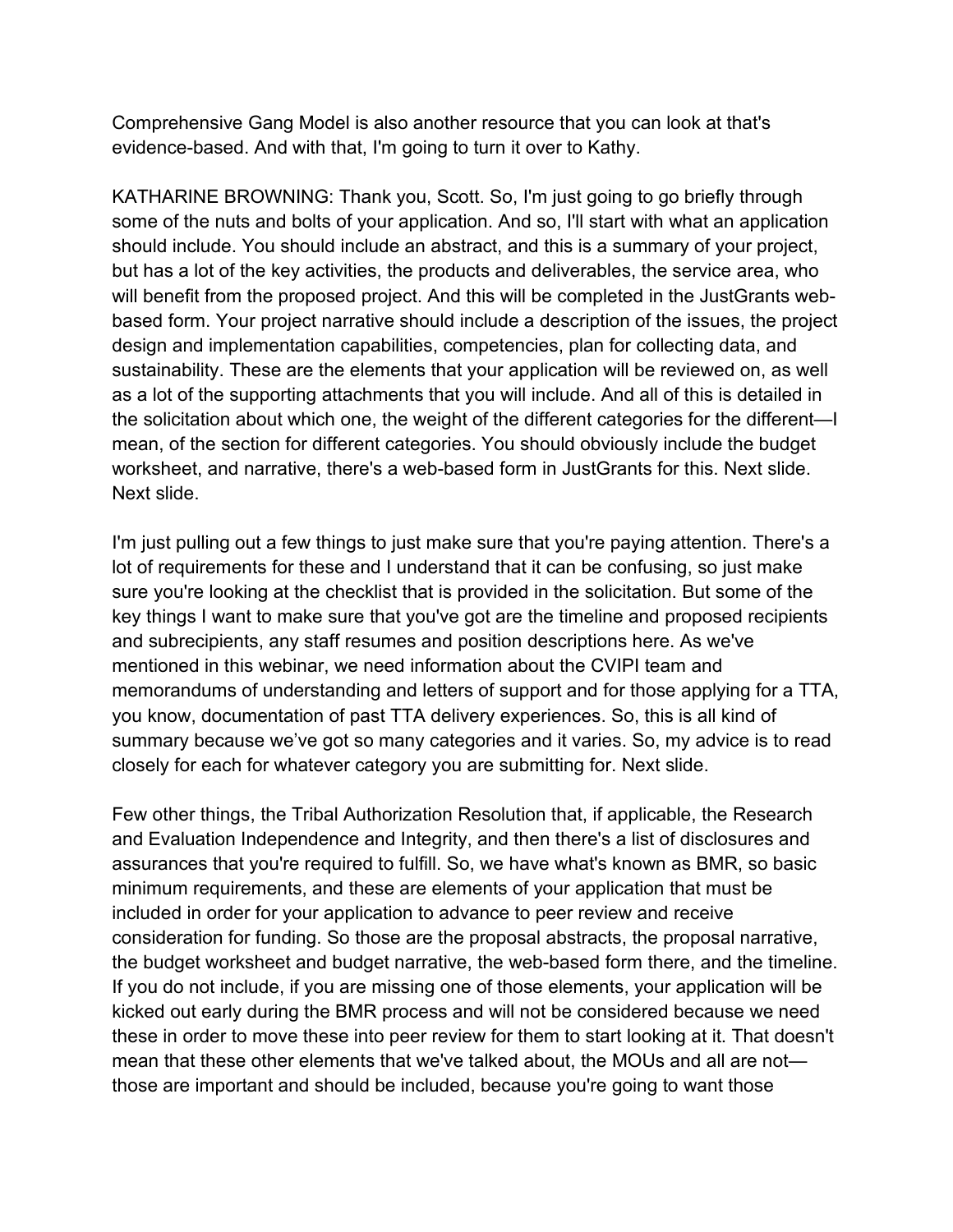considered as part of peer review. But if you are missing one of these, it will not move forward to peer review. So, for this reason, I think it's a good time to remind people that please do not wait until the last minute to submit your application, there are technical challenges that people have. So, I would hate for you to not get one of these in and not be able to be peer reviewed. Next slide.

I just want to briefly tell you the process that we go through. So, as I just said, they need to have a BMR process. For those that meet the BMR standards, go to peer review, all of our applications are reviewed by a panel of three external subject matter expert reviewers. They provide scores, and they will score them on these different elements. These scores are sent back to BJA. And oftentimes these are put into tiers, if we've got a lot of solicitations, these are tiered. And then we use those scoring results to make the funding recommendation to the BJA director. These are considered along with those priority considerations. And a range of things to make that recommendation. And then the BJA director makes the final decision and submits the recommendations to the AAG. Next.

There are two deadlines you should pay attention to. One is the Grants.gov deadline. So, you need to have the SF-424 and the SF-LLL submitted by June 21st. And you need to have the BJA JustGrants deadline, which is with all of the material is June 27th. Again, do not wait until the last minute. Next.

For those of you who are applying for the first time, I would encourage you, for federal funding or particularly from OJP agencies, I would encourage you to check out these webinars that talk about some of the nuts and bolts of what I've just sort of reviewed and some of the challenges and might cover some questions that you have about submitting an application. Next slide.

And the next couple of slides here are just some resources for you if you have questions and technical assistance issues. And these are also in the solicitation to get the Grants.gov resources.

Next slide is the JustGrants resources.

And then finally the OJP Response Center, the one thing that I will say here is that this is where you should ask questions if, after this webinar, there are questions that we haven't answered, you can ask these questions through our response center. One thing that I will note here just before I turn this over to my colleague is that we will not have time to answer many of your questions today. You're asking a lot of great questions. We are putting together a Frequently Asked Questions page that will address a lot of issues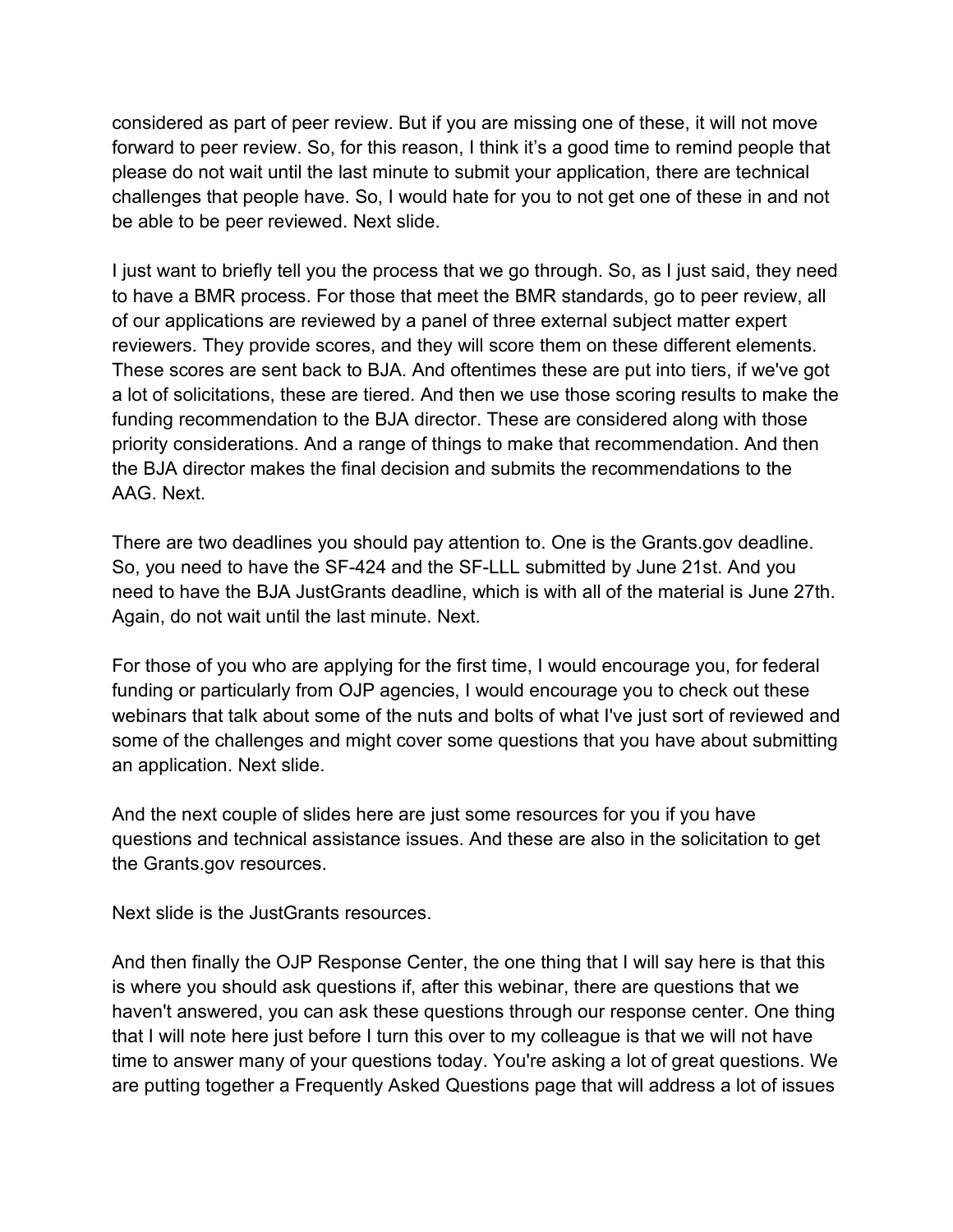that you have raised here and things that we will not be able to get to today. And it will also include some of the questions we're getting into the response center. So, we will look to be putting that on the website and be getting information out to all of you very soon after this webinar. And I don't think we need to go over that. So, at this point, I am going to turn it over to my colleague, Jen Grotpeter.

JENNIFER GROTPETER: Hi, thank you Kathy. As Kathy just said, my name is Jen Grotpeter, and I am a Social Science Research Analyst within the Office of Research, Evaluation and Technology at the National Institute of Justice. I'm here today to talk about NIJ's companion solicitation. So, the OJP solicitation just described. This is the NIJ Fiscal Year 2022 Evaluation of OJP Community Based Violence Intervention and Prevention Initiative Projects. I'm a member of the NIJ team that is managing this solicitation. So, today's webinar, my portion of it, will proceed as follows. I'll first provide some information about NIJ and then offer some highlights about our NIJ's evaluation of the OJP's CVIPI Intervention Projects. And also, I will talk about what you need to know if you intend to apply, and I'll end with some important application considerations.

So, with the previous solicitation presentation, just like that, please use the Q&A box to ask your questions. So since not everyone here may be familiar with NIJ and its mission, we thought it would be useful to just briefly introduce NIJ. The National Institute of Justice is the research, development, and evaluation agency of the U.S. Department of Justice. Our mission is improving knowledge and understanding of crime and justice issues through science. So, in short, our goal is to strengthen science in order to advance justice.

So, this solicitation seeks applications for independent rigorous evaluations of projects funded under the OJP solicitation that has been described earlier in this webinar. So more specifically, NIJ seeks to fund outcome and impact evaluations of expansion and enhancement projects as defined under categories three and four of the FY 2022 OJP Community Based Violence Intervention and Prevention Initiative Solicitation. Hereafter, I will just refer to that solicitation as the OJP solicitation. So, such outcome and impact evaluations are also expected to examine questions regarding program implementation. For example, process evaluation. To be considered under this solicitation, evaluation applicants must collaborate with an entity applying to the OJP solicitation and clearly document that collaboration with a signed memorandum of understanding or letter of support. NIJ will only consider applications that are addressing categories three and four of the OJP solicitation. Essentially, it's intended that the knowledge gained through the conduct of these evaluations will build evidence as to the implementation and effectiveness of strategies designed to reduce crime using violence prevention—sorry [INDISTINCT] interventions.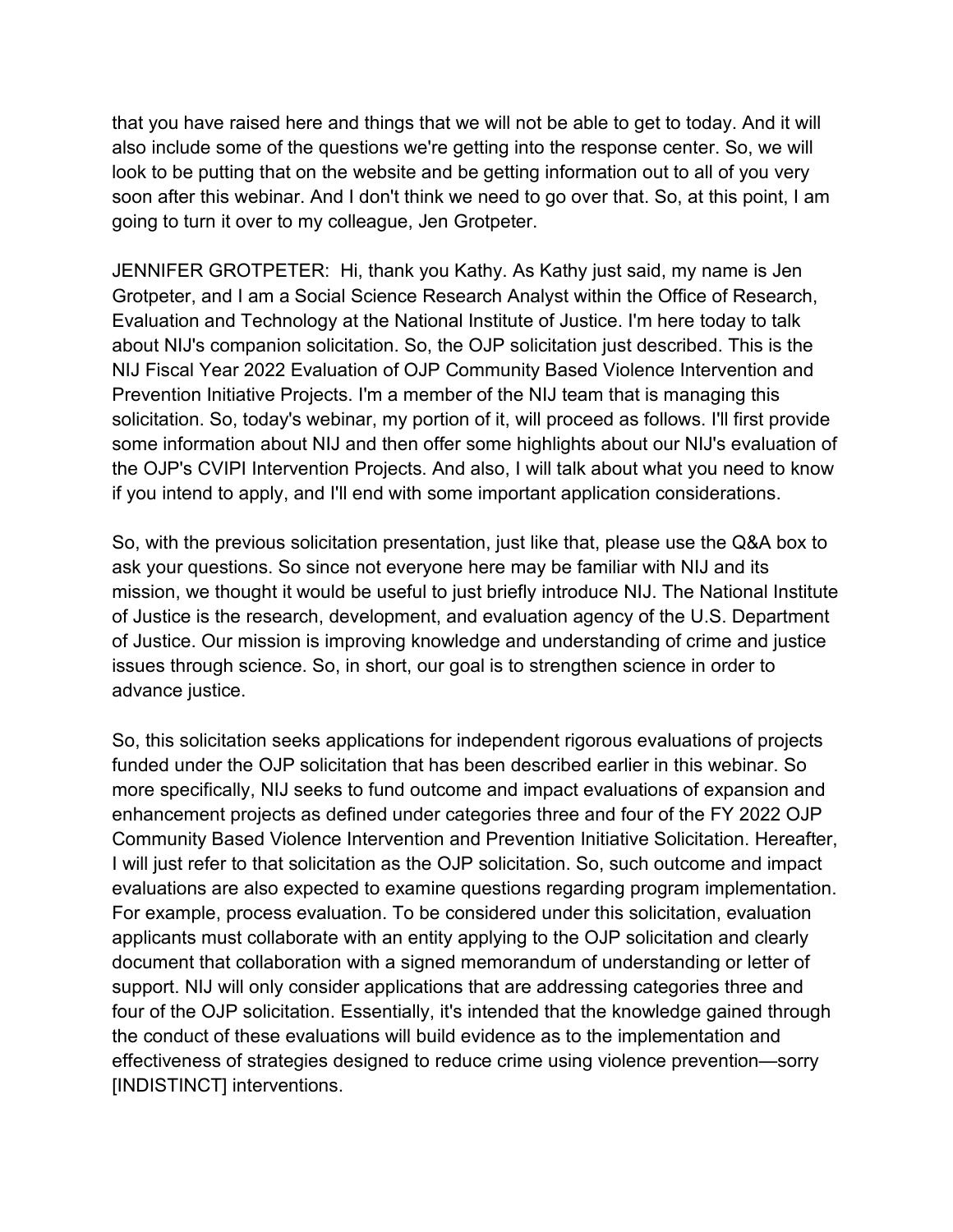And so now before we get too deep into the details of what we're looking at for an application, I'll give you an overview of the funding details. NIJ expects to make awards under the solicitation as grants. And the approximate number of awards NIJ expects to make is two to three awards. The total amount anticipated to be awarded under the solicitation is up to \$1.9 million. That is \$1,900,000 total across the anticipated two to three projects. The period of performance start date is October 1, 2022. And the period of performance duration is up to 60 months.

So, moving along, NIJ encourages applicants to propose evaluations that address the complexities of CVIPI projects, which engage stakeholders across systems such as public safety, public health, education, social services, economic development, housing, and other relevant community sectors. Applicants should propose the most rigorous appropriate designs, incorporating community stakeholder and resident involvement as a focus in the design and conduct of the evaluation. This may include a focus on participatory or action research. NIJ strives to support evaluations of CVIPI projects that are evaluable and already well-positioned for the conduct of in-depth investigations of outcome and impact, and that also examine questions regarding program implementation, such as process evaluation.

So here are some specific things that applicant should do in their proposal and include in their proposals. Applicants are expected to demonstrate how their study would build on existing research. The application should include a clear description of the approaches to be evaluated, including the purpose, key components, and intended short-, intermediate-, and long-term outcomes. In preparing your application, applicants should work with the OJP applicant organization to develop a conceptual logic model for the CVIPI project to be evaluated. And that should be included in the application. If relevant, applications should include and append supplementary materials to describe the program, practice, or policy as your study, and to demonstrate that needed data will be available for the study.

Additional considerations. NIJ wants to build an understanding not only of whether an overall program is effective, but also what elements within or external to the program design or implementation contribute to its success or failure. So, for example, applicants may investigate the impact of a particular program services or individuals who provide the services in producing safer communities, as well as how to best engage the community in violence prevention and intervention. The proposed evaluation should help inform the development or refinement of community intervention and/or prevention programs, policies and/or practices to reduce community violence. So, the idea is that we're trying to inform the development of future projects as well. Applicants should clearly describe the external validity of the product of the proposed evaluation approach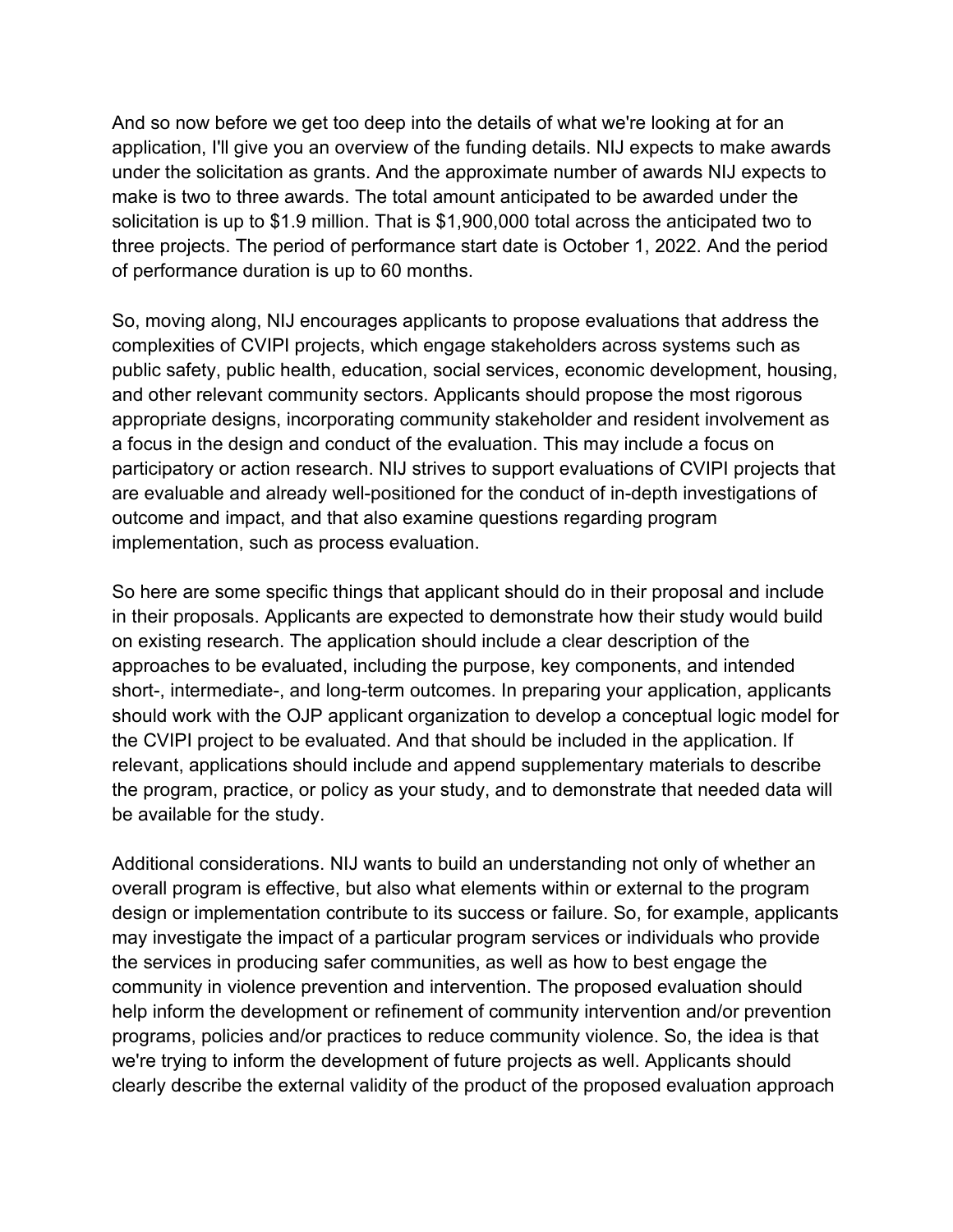with an emphasis on how the findings may be generalizable to additional populations or jurisdictions.

So now I'll discuss two related priority areas for the solicitation, which are the same they're also in the OJP solicitations. Overall, the Department of Justice is committed to advancing work that promotes civil rights and racial equity, increases access to justice, supports crime victims and individuals that are impacted by the justice system, strengthens community safety and protects the public from crime and developing threats, and builds trust between law enforcement and the community. Pages seven and eight of the solicitation describe the priority considerations in detail. And you should look at those there. And it will note, as my colleague Scott did a little bit ago, addressing these priority areas is one of many factors that the NIJ director will consider in making funding decisions. Receiving priority consideration for one or more priority areas is not a guarantee of an award.

Next, I'll briefly mention expected deliverables. It's the last slide in this section. What are we expecting in terms of deliverables if your application is awarded funding? Besides the standard grant reporting requirements, like semi-annual research progress reports and quarterly financial reports, there are three key deliverables under this solicitation, and they include a final research report. Any recipient of an award under this solicitation is expected to submit a final research report. Additional information on that reporting requirement for the solicitation is posted on NIJ's web page. Also required are datasets and associated files and documentation. Any recipient of an award under the solicitation will be expected to submit to the National Archives of Criminal Justice Data, NACJD, all datasets that result in whole or in part from the work funded by the award, along with all associated files and documentation necessary for future efforts by others to reproduce the project findings and/or to extend the scientific value of that dataset through conducting secondary analysis. Also required are deliverables and dissemination for practitioners and policymakers. NIJ also expects that award recipients will make a substantial effort to make the research findings accessible to practitioner and policymaker audiences. This may include producing clear language articles for practitioner and professional organization journals or presenting key implications for policy and practice at professional organization conferences. Successful applicants will identify professional journals, conferences, and/or other mechanisms that it intends to use or target. And this effort will also include producing a report that summarizes the final research report using language suitable for practitioner and policymaker audiences that NIJ can use this for some dissemination activities. In addition to those key deliverables, as required reports and data on performance measures, NIJ expects scholarly products will result from each award under the solicitation taking the form of one or more peer reviewed, scientific journal articles and/or if appropriate, well, review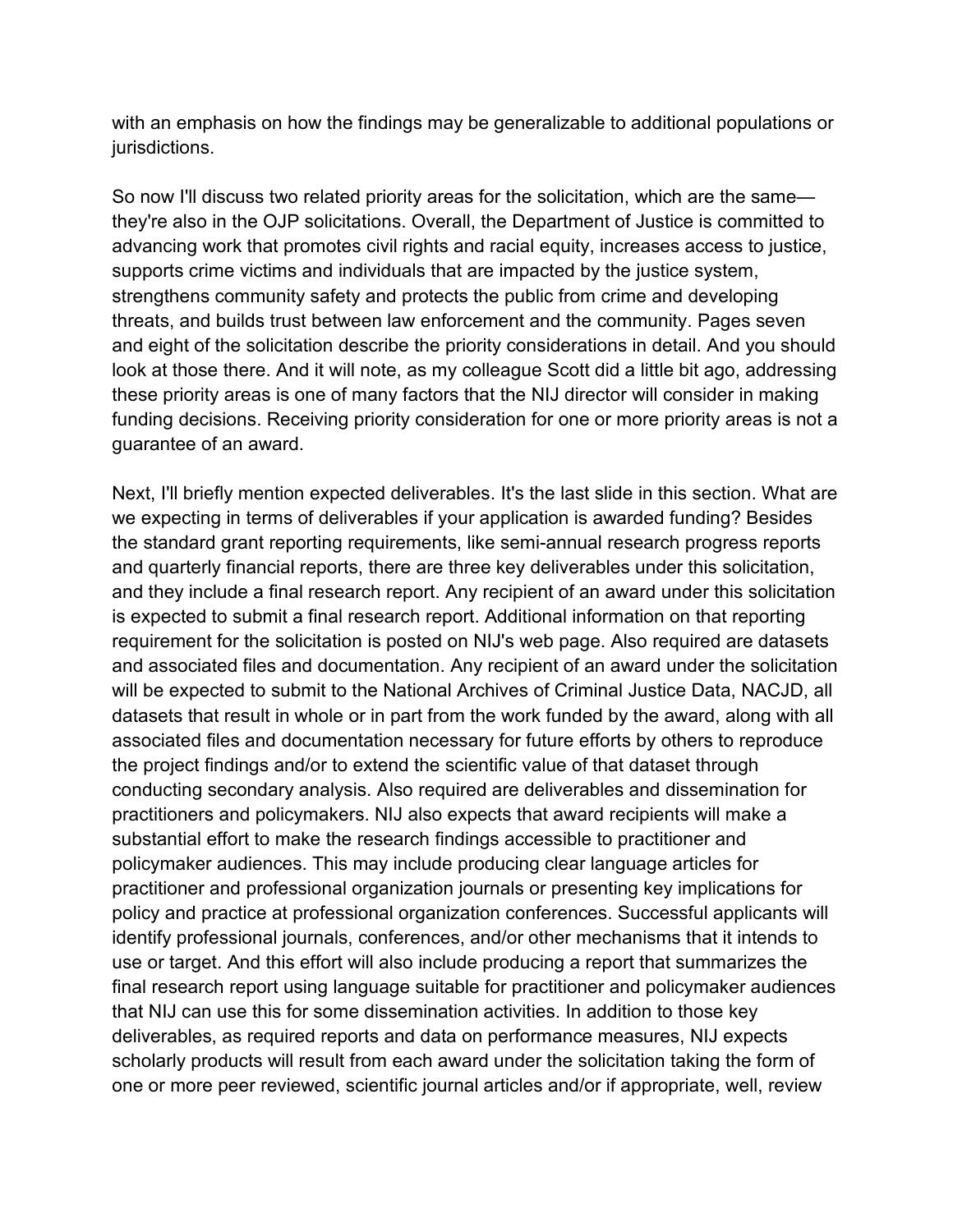journal articles, book chapters, books and academic press, and other similar scientific products.

And moving on, I'm going to move on now to the application submission process. Just like with the OJP solicitation, there are certain elements of the application that have to be received in order for your application to be considered. If even one of these is missing, your application will not move on to the review process. You can read about these basic minimum requirements starting on page ten of the solicitation, but I will name them here. The following application elements must be included for an application to meet the basic minimum requirements, BMR, again to advance to peer review. That's a proposal narrative, a budget detail worksheet and budget narrative, these are webbased forms. Read the solicitation carefully to know what can be funded and what will not be funded. Also required are curriculum vitae or resume for key personnel. Key personnel meaning the principal investigator and any or all co-principal investigators and key project staff. Additionally, every applicant is required to fill in SF-424 and SF-LLL lobbying form, without which, the application cannot be completed.

Next, we'll look at additional application requirements. There are plenty of other requirements that need to accompany your application for full consideration. While these aren't critical elements that would keep your applications from going to the review process, failure to include these items and others as they're applicable to your application may result in a less favorable review or a delay in releasing funds if awarded. Pages 11 through 17 of the solicitation describe all elements of an application. But among these other elements, these include a title page. And I'm mentioning that here because in addition to standard information such as the title, submission date, and principal investigator, the solicitation also requires the name of the collaborating organization applying for funding under the OJP solicitation and the title and location of the CVIPI application to be evaluated. So that needs to go on the title page. Additional application requirements also include a project abstract, goals, objectives, deliverables, and timeline. That's also a web-based form. [coughing] Excuse me. And strong letters of support from the entity applying to the OJP solicitations. And you would also need strong letters of cooperation or support or administrative agreement from organizations collaborating in the project, such as law enforcement or correctional agencies, if applicable. For example, if they're providing you with access to data or access to participants, these letters will require that those organizations will agree to the same data archiving requirements that you're asked to agree to as well. And you will also need to provide a complete list of all individuals in the application.

There are still other requirements that need to accompany application specifically for NIJ research proposal to receive full consideration. And again, pages 11 through 17 of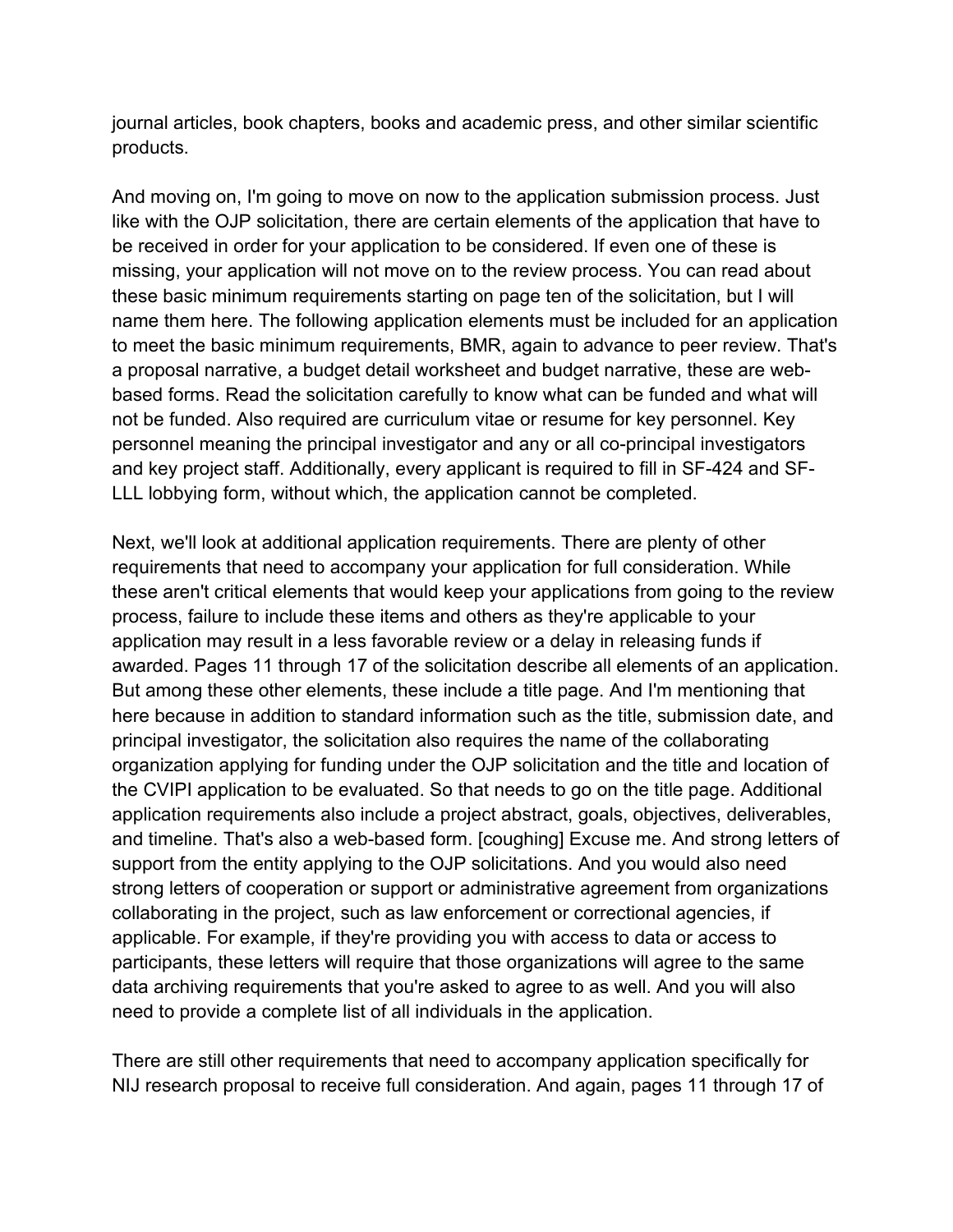the solicitation describe all elements of an application. And you can go and look there on that. A lot of these are very similar to what OJP was just describing as well. But including human subjects, protection, privacy certificates, a data archiving plan, those are critical, as well as Research and Evaluation Independence and Integrity statements. Sorry for confusion with slides. I went backwards.

So now I'll move on to the review process. So how will the applications be evaluated? There are six application evaluation criteria that we use. The first is the Statement of the Problem and the Research Questions. That's with 15%. Project Design, Implementation, that's 50%. Capabilities and Competencies is 20%. And Potential Impact is 15%. The dissemination plan and the budget are not given numeric scores, but they are considered. And I think my numbers were different from on the slide [INDISTINCT] and I double checked that information is in the solicitation.

As mentioned earlier, once the solicitation is closed, and it's gone through BMR, and met all those requirements, it moves on to external peer review. External peer reviewers use those previously described criteria to assess each application. Our external peer review is conducted by technical reviewers, so maybe academics or other researchers, and then also practitioner reviewers. NIJ's research is intended to be applied to criminal and juvenile justice and victim services. That's why we include practitioners on our peer review panels to help us determine if the research is feasible and if it's relevant. They also use the application evaluation criteria described on the previous slide. NIJ then uses the scores and comments and also conducts its own internal review of the applications. The internal review is completed by a team of science staff and leadership at NIJ, in addition to any other relevant experts that may include our colleagues across the Department of Justice or subject matter experts in the area. And they may review applications as relevant. After reviewing the applications themselves and then taking into consideration the scores and comments provided by external peer review panels as well as the budget, NIJ scientists then make funding recommendations to present to the NIJ director. I'll note that only projects that are selected for funding under the NIJ solicitation will ultimately be considered for funding of the evaluation proposal. And the NIJ director then decides which applications will be awarded funding. And it should be noted that all final funding decisions, again, are made at the discretion of the NIJ director.

There are other considerations that I have on a couple of slides here for you. They're basically just best practices in applying for funding. So just please read the solicitation carefully and supporting materials linked within it, and then read it again. So just that's what I included here, qualities of successful proposals include a rigorous research design, provide relevant literature, define important terms, clearly articulate research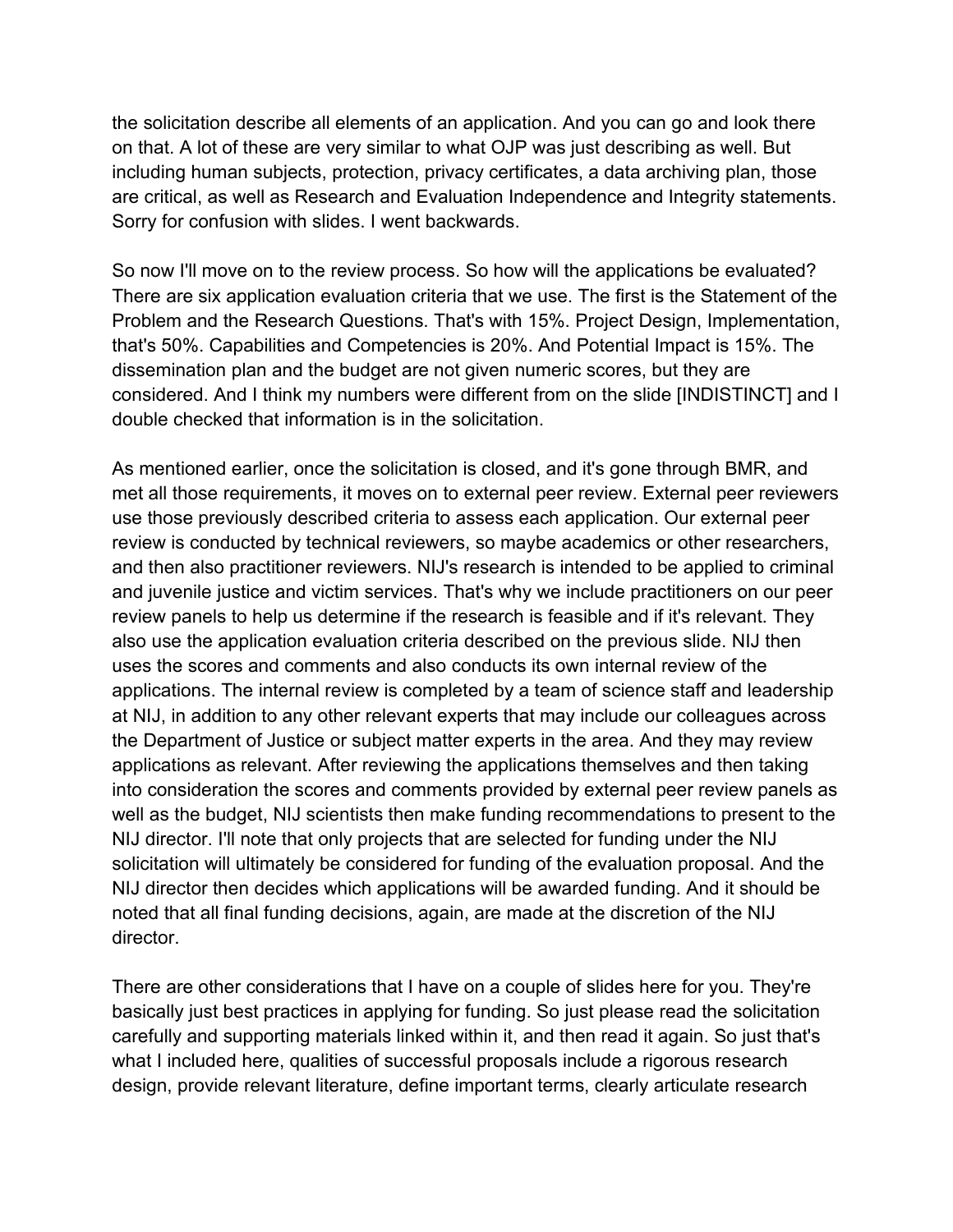questions, and incorporate hypotheses as appropriate. Also, qualities of successful proposals describe data that will be used for the research, clearly show which data will be used for which measure, explain how measures will answer proposed questions, discuss the relevance of the study, and are free from typographical and grammatical errors. Please respond to every element in the solicitation and all required documents, attach them all and make sure they are complete. That is really, really important. Give yourself plenty of time to proofread and to make sure that absolutely everything that you mean to include is really included.

Just like with BJA, our application process has dual deadlines. We, last year, transitioned to a new grants management application submission system, JustGrants. So, the first one, step one, you need to submit an SF-424 and SF-LLL in Grants.gov. And the deadline to submit these two forms is June 7th, 2022, at 11:59 p.m., eastern. If you don't submit your forms in Grants.gov by these deadlines, the rest of your application in JustGrants will not be accepted. Next, you'll have to send a full application including all application attachments in JustGrants by June 21st, 2022, at 8:59 p.m., eastern. Note for those who've applied to NIJ frequently in the past, not 11:59, 8:59. So again, two deadlines. Please read the solicitation document carefully for further guidance, and read it again. I note that JustGrants is not an easy system to use, nor is it intuitive, so I do highly recommend you begin the process as soon as possible, if you haven't done so already. Late applications will not be accepted. Also, please register with both systems early. It can take a couple of weeks sometimes with delays when you're registering, so register early please.

And finally, to make sure that to make things easier for processing, please make sure to label your documents and attachments appropriately. If you're submitting a program narrative, please try to make sure the words "program narrative" are in your document title. And carefully read "How to Apply" section of the OJP grant application resource guide that's referenced in the solicitation. And for additional information, we provide these websites, one for the CVIPI solicitation, NIJ's funding website, JustGrants, and Grants.gov.

And I have other slides too that include important contact information for technical assistance in submitting the forms to Grants.gov and to JustGrants and for the OJP Response Center at NCJRS.

So, with that, I believe--oh, I wanted to mention there's a related funding opportunity. Applicants who are considering research and evaluation addressing community violence, other than evaluation of the outcome and impact of projects funded under the OJP solicitation may want to consider the following NIJ funding opportunity that seeks